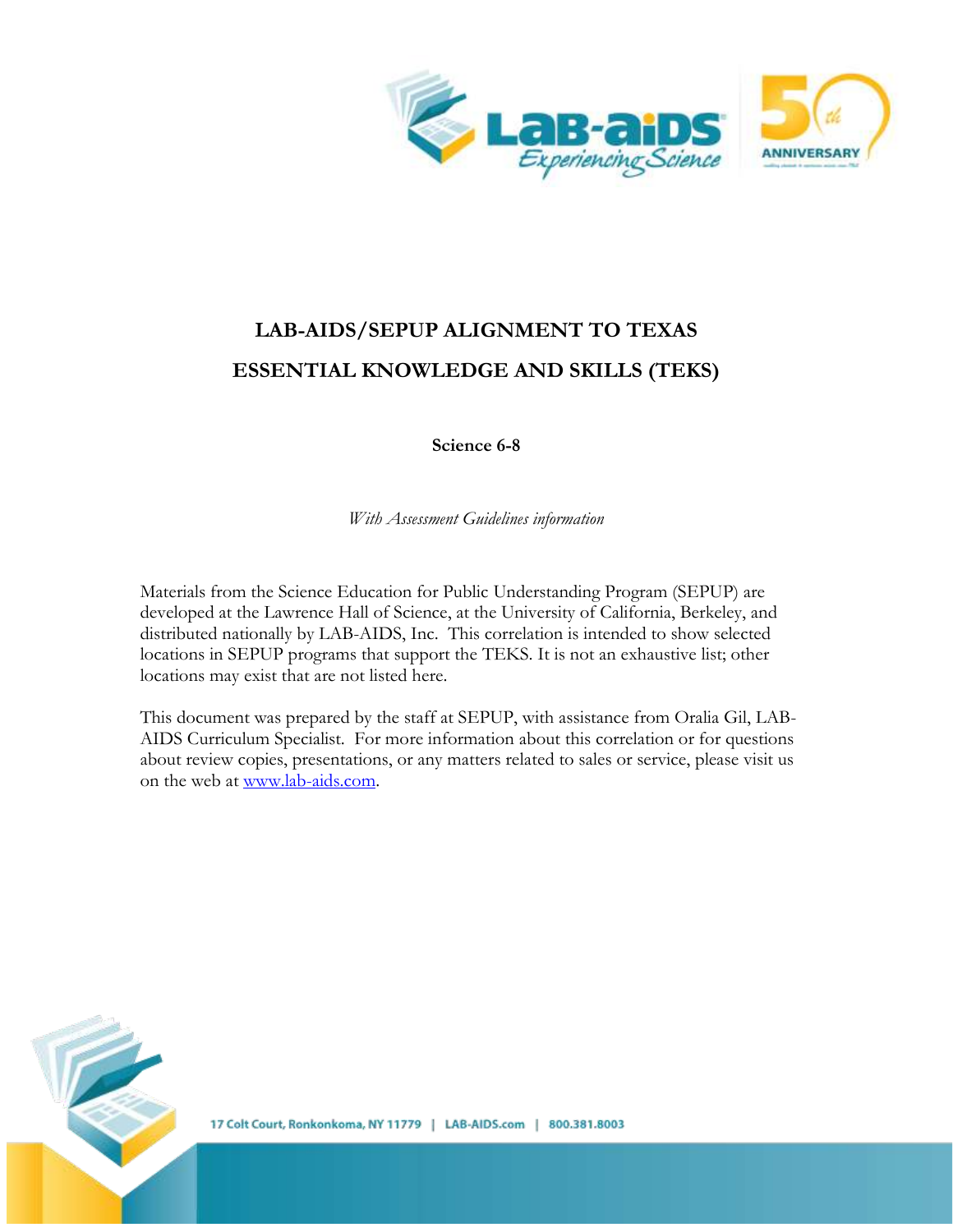## **Grade 6**

#### **(C = Chemistry, EN = Energy, M = Simple Machines, EA = The Earth, S = Solar System, O = Organisms and Environments)**

| <b>TEKS</b><br><b>Citation</b> | <b>Description</b>                                                                                                                                                                                     | <b>Location</b>                                                                                                                               | <b>Assessment</b>                                                      |
|--------------------------------|--------------------------------------------------------------------------------------------------------------------------------------------------------------------------------------------------------|-----------------------------------------------------------------------------------------------------------------------------------------------|------------------------------------------------------------------------|
|                                |                                                                                                                                                                                                        |                                                                                                                                               |                                                                        |
| 112.18(b)                      | Scientific investigation and<br>reasoning: The student, for at least                                                                                                                                   |                                                                                                                                               |                                                                        |
| (1)                            | 40% of instructional time, conducts<br>laboratory and field investigations<br>following safety procedures and<br>environmentally appropriate and ethical<br>practices. The student is expected to:     |                                                                                                                                               |                                                                        |
| (A)                            | demonstrate safe practices during<br>laboratory and field investigations as<br>outlined in the Texas Safety Standards                                                                                  | C <sub>1</sub> , C <sub>3</sub> , C <sub>7</sub> , C <sub>8</sub> , C <sub>9</sub> ,<br>EN13, EN15, EN24,<br>EN25, EN27, EA45,<br><b>EA46</b> | Safety Quiz, Science<br>Laboratory<br>Observation<br>Checklist, C7 AQ6 |
| (B)                            | practice appropriate use and<br>conservation of resources, including<br>disposal, reuse, or recycling of materials.                                                                                    | C9                                                                                                                                            | Safety Quiz, Science<br>Laboratory<br>Observation<br>Checklist         |
| (2)                            | Scientific investigation and<br>reasoning. The student uses scientific<br>inquiry methods during laboratory and<br>field investigations. The student is<br>expected to:                                |                                                                                                                                               |                                                                        |
| (A)                            | plan and implement comparative and<br>descriptive investigations by making<br>observations, asking well-defined<br>questions, and using appropriate<br>equipment and technology                        | EN18, EN19, EN22,<br>EN24, EN26, EN27,<br><b>EA45</b>                                                                                         | <b>C8 AQ4, EN18 AQ5,</b><br>EN24 Proc, EA45<br>Proc, 082 AQ3           |
| (B)                            | design and implement experimental<br>investigations by making observations,<br>asking well-defined questions,<br>formulating testable hypotheses, and<br>using appropriate equipment and<br>technology | EN13, O82                                                                                                                                     | <b>EN13 Proc, 082</b><br>Proc                                          |
| (C)                            | collect and record data using the<br>International System of Units (SI) and<br>qualitative means such as labeled<br>drawings, writing, and graphic<br>organizers                                       | C3, C7, C8, C9,<br>EN13, EN15, EN18,<br>EN19, EN20, EN22,<br>EN24, EN25, EN26,<br>EN27, EN28, M32,<br>M33, M34, M36,<br>M37, M38, EA40,       | C5 AQ3, C8 AQ4,<br><b>M37 AQ6</b>                                      |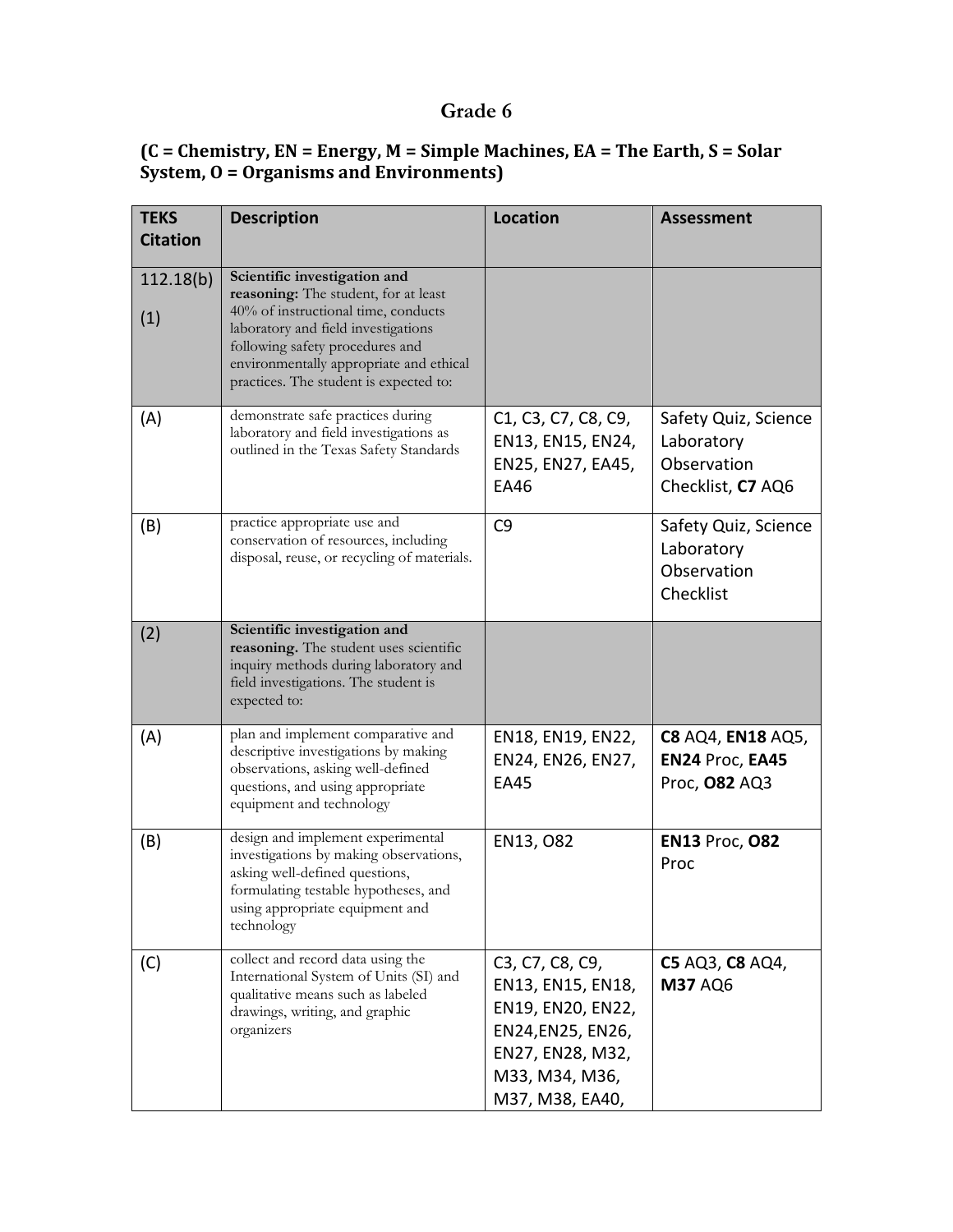| <b>TEKS</b><br><b>Citation</b> | <b>Description</b>                                                                                                                                                                                                                                                                                                                               | <b>Location</b>                                                                                                                                                                                                      | <b>Assessment</b>                                                                                                                                                                                                                                                             |
|--------------------------------|--------------------------------------------------------------------------------------------------------------------------------------------------------------------------------------------------------------------------------------------------------------------------------------------------------------------------------------------------|----------------------------------------------------------------------------------------------------------------------------------------------------------------------------------------------------------------------|-------------------------------------------------------------------------------------------------------------------------------------------------------------------------------------------------------------------------------------------------------------------------------|
|                                |                                                                                                                                                                                                                                                                                                                                                  | EA43, EA45, EA46,<br>EA49, EA51, S60,<br>072, 073, 075,<br>077, 080, 082                                                                                                                                             |                                                                                                                                                                                                                                                                               |
| (D)                            | construct tables and graphs, using<br>repeated trials and means, to organize<br>data and identify patterns                                                                                                                                                                                                                                       | C <sub>2</sub> , C <sub>4</sub> , C <sub>6</sub> , C <sub>7</sub> , C <sub>8</sub> ,<br>C9, EN13, EN15,<br>EN22, EN24, EN25,<br>EN26, EN27, M32,<br>M33, M34, M36,<br>M37, M38, EA45,<br>EA49, S67, O77,<br>081, 082 | C4 AQ7, C7 AQ5, C8<br>AQ4, EN13 AQ4,<br>EN27 Proc, EA57<br>AQ3, M37 AQ6                                                                                                                                                                                                       |
| (E)                            | analyze data to formulate reasonable<br>explanations, communicate valid<br>conclusions supported by the data, and<br>predict trends                                                                                                                                                                                                              | C1, C2, C3, C4, C6,<br>C7, C8, C9, EN13,<br>EN15, EN19, EN22,<br>EN23, EN24, EN25,<br>EN26, EN27, EN30,<br>M32, M33, M34,<br>M36, M37, M38,<br>EA45, EA58, S67                                                       | C1 AQ1, C8 AQ & 4,<br>C9 AQ1, EN13 AQ1<br>to 4, EN15 AQ3,<br><b>EN20 AQ5, EN22</b><br>AQ6, EN23 AQ4, EN<br>24 AQ1 to 5, EN25<br>AQ5, EN26 AQ1 &<br>2, M32 AQ4 & 5,<br>M33 AQ 2 to 4,<br>M34 AQ4, M36<br>AQ1 to 3, M38<br>AQ1, EA40 AQ3,<br>EA45 AQ3, 078 AQ<br>1 & 2, 082 AQ1 |
| (3)                            | Scientific investigation and<br>reasoning. The student uses critical<br>thinking, scientific reasoning, and<br>problem solving to make informed<br>decisions and knows the contributions<br>of relevant scientists. The student is<br>expected to:                                                                                               |                                                                                                                                                                                                                      |                                                                                                                                                                                                                                                                               |
| (A)                            | in all fields of science, analyze, evaluate,<br>and critique scientific explanations by<br>using empirical evidence, logical<br>reasoning, and experimental and<br>observational testing, including<br>examining all sides of scientific evidence<br>of those scientific explanations, so as to<br>encourage critical thinking by the<br>student | C <sub>2</sub> , C <sub>3</sub> , C <sub>10</sub> , EN <sub>16</sub> ,<br>EA39, EA58, S62                                                                                                                            | C1 AQ2, EA50 AQ4,<br>S62 AQ3, S67 AQ4                                                                                                                                                                                                                                         |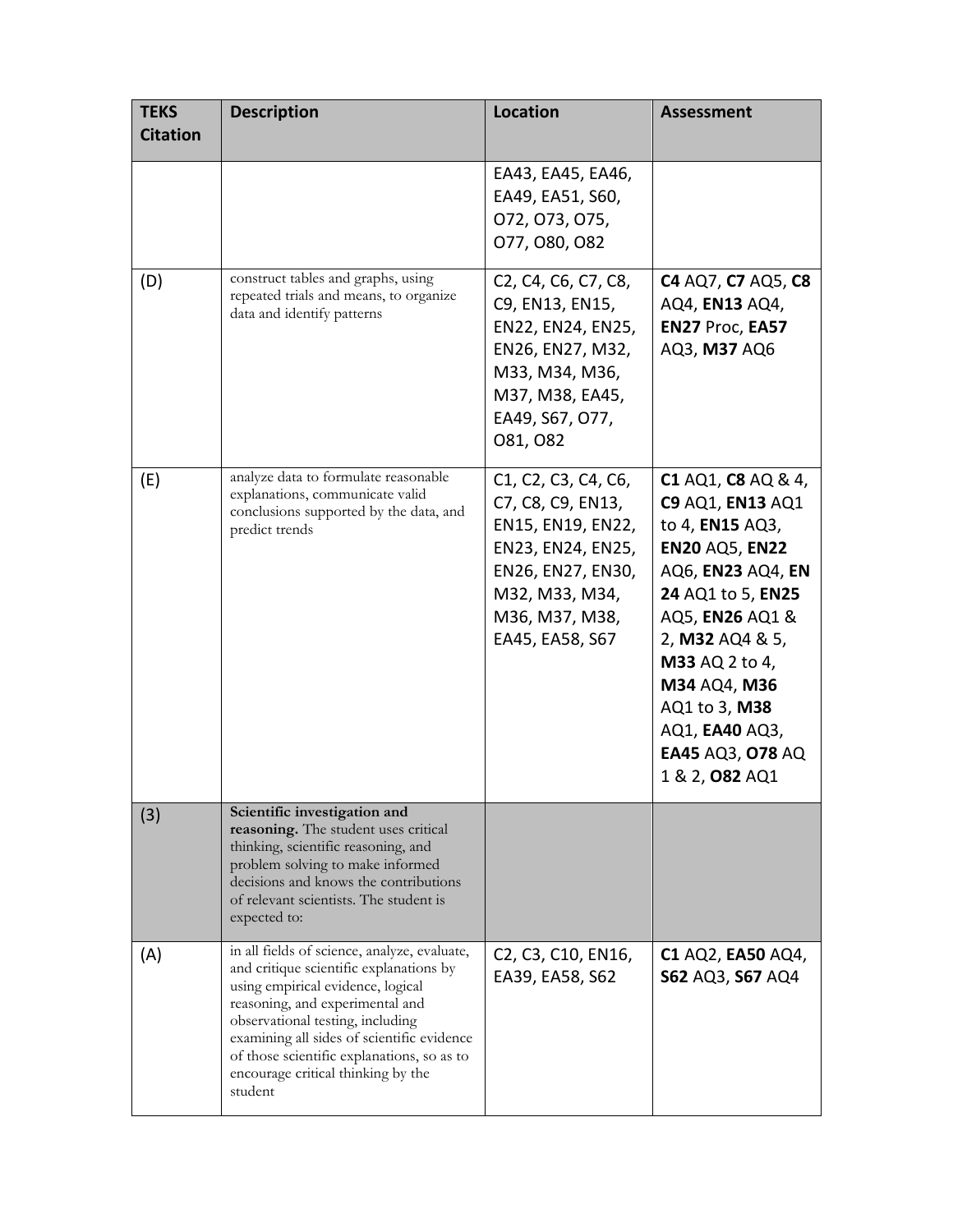| <b>TEKS</b><br><b>Citation</b> | <b>Description</b>                                                                                                                                                                                                                                                                                                                                        | <b>Location</b>                                                                                                                                                                                                                                                                                                     | <b>Assessment</b>                                              |
|--------------------------------|-----------------------------------------------------------------------------------------------------------------------------------------------------------------------------------------------------------------------------------------------------------------------------------------------------------------------------------------------------------|---------------------------------------------------------------------------------------------------------------------------------------------------------------------------------------------------------------------------------------------------------------------------------------------------------------------|----------------------------------------------------------------|
| (B)                            | use models to represent aspects of the<br>natural world such as a model of Earth's<br>layers                                                                                                                                                                                                                                                              | EA42, EA48, EA49,<br>EA51, EA56, EA57,<br>S64, S65, O78                                                                                                                                                                                                                                                             | EA48 AQ3. S64 AQ3                                              |
| (C)                            | identify advantages and limitations of<br>models such as size, scale, properties,<br>and materials                                                                                                                                                                                                                                                        | S64                                                                                                                                                                                                                                                                                                                 | <b>EA48 AQ2, EA49</b><br>AQ4, S64 AQ2, S65<br>AQ1, 078 AQ4     |
| (D)                            | relate the impact of research on<br>scientific thought and society, including<br>the history of science and contributions<br>of scientists as related to the content.                                                                                                                                                                                     | EA47, EA52, S61,<br>S66, O74, O82                                                                                                                                                                                                                                                                                   | S59 AQ2, S60 AQ3,<br>S61 AQ1 & 2, S66<br>AQ5, 074 AQ3          |
| (4)                            | Science investigation and reasoning:<br>The student knows how to use a variety<br>of tools and safety equipment to<br>conduct science inquiry. The student is<br>expected to:                                                                                                                                                                             |                                                                                                                                                                                                                                                                                                                     |                                                                |
| (A)                            | use appropriate tools to collect, record,<br>and analyze information, including<br>journals/notebooks, beakers, Petri<br>dishes, meter sticks, graduated cylinders,<br>hot plates, test tubes, triple beam<br>balances, microscopes, thermometers,<br>calculators, computers, timing devices,<br>and other equipment as needed to teach<br>the curriculum | C3, C7, C8, C9, C11,<br>EN12, EN13, EN15,<br>EN18, EN19, EN20,<br>EN22, EN24, EN25,<br>EN26, EN27, EN28,<br>M32, M33, M34,<br>M36, M37, EA43,<br>EA45, EA46, EA48,<br>EA49, EA50, EA51,<br>EA52, EA55, EA56,<br>EA57, S60, S62,<br>S63, S64, S65, S67,<br>S69, O72, O73,<br>074, 075, 077,<br>078, 080, 081,<br>O82 | <b>C8</b> AQ4, <b>C9</b> AQ5 to<br>7, S65 AQ3                  |
| (B)                            | use preventative safety equipment,<br>including chemical splash goggles,<br>aprons, and gloves, and be prepared to<br>use emergency safety equipment,<br>including an eye/face wash, a fire<br>blanket, and a fire extinguisher                                                                                                                           | C <sub>1</sub> , C <sub>3</sub> , C <sub>7</sub> , C <sub>8</sub> , C <sub>9</sub> ,<br>EN13, EA45, EA46                                                                                                                                                                                                            | Safety Quiz, Science<br>Laboratory<br>Observation<br>Checklist |
| (5)                            | Matter and energy. The student knows<br>the difference between elements and<br>compounds. The student is expected to:                                                                                                                                                                                                                                     |                                                                                                                                                                                                                                                                                                                     |                                                                |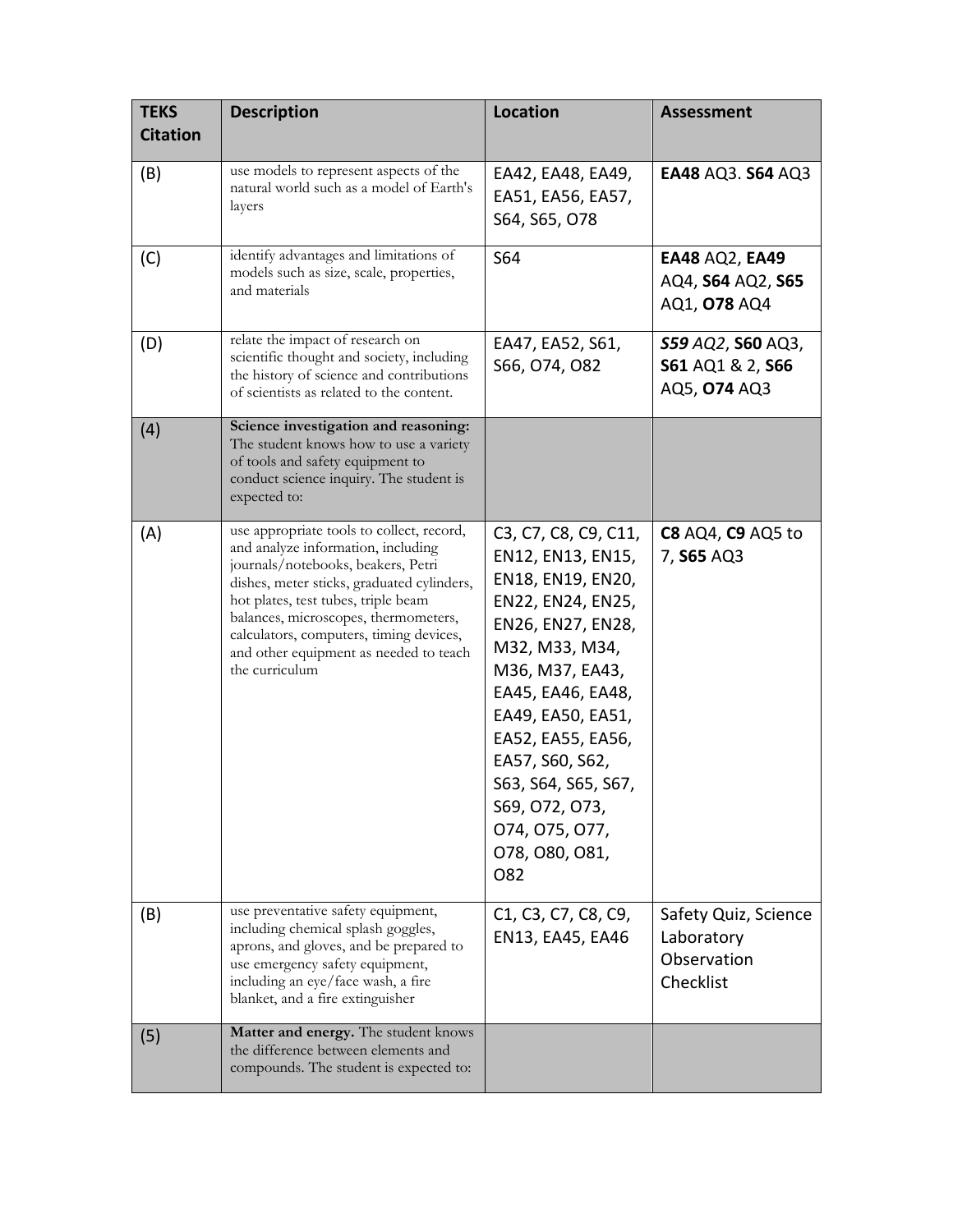| <b>TEKS</b><br><b>Citation</b> | <b>Description</b>                                                                                                                                                                                                                                                                                                 | <b>Location</b>                       | <b>Assessment</b>                                                       |
|--------------------------------|--------------------------------------------------------------------------------------------------------------------------------------------------------------------------------------------------------------------------------------------------------------------------------------------------------------------|---------------------------------------|-------------------------------------------------------------------------|
| (A)                            | know that an element is a pure<br>substance represented by chemical<br>symbols                                                                                                                                                                                                                                     | C3, C4, C5, C6                        | <b>C2 AQ4, C3 AQ4, C6</b><br>AQ1                                        |
| (B)                            | recognize that a limited number of the<br>many known elements comprise the<br>largest portion of solid Earth, living<br>matter, oceans, and the atmosphere                                                                                                                                                         | C4, C5, C6                            | C4 AQ6, C11 AQ1                                                         |
| (C)                            | differentiate between elements and<br>compounds on the most basic level (S)                                                                                                                                                                                                                                        | C <sub>2</sub> , C <sub>5</sub>       | <b>C2</b> AQ2 to 4, <b>C5</b><br>AQ1 & 5, C6 AQ1                        |
| (D)                            | identify the formation of a new<br>substance by using the evidence of a<br>possible chemical change such as<br>production of a gas, change in<br>temperature, production of a precipitate,<br>or color change                                                                                                      | C9, C10                               | C9 AQ3, C10 AQ3                                                         |
| (6)                            | Matter and energy. The student knows<br>that matter has physical properties that<br>can be used for classification. The<br>student is expected to:                                                                                                                                                                 |                                       |                                                                         |
| (A)                            | compare metals, nonmetals, and<br>metalloids using physical properties such<br>as luster, conductivity, or malleability                                                                                                                                                                                            | C3, C5                                | C3 AQ5, C5 AQ4, C6<br>AQ4                                               |
| (B)                            | calculate density to identify an unknown<br>substance                                                                                                                                                                                                                                                              | C <sub>8</sub>                        | <b>C8 AQ3</b>                                                           |
| (C)                            | test the physical properties of minerals,<br>including hardness, color, luster, and<br>streak                                                                                                                                                                                                                      | EA43, EA44, EA45,<br>EA46             | <b>EA45 Proc</b>                                                        |
| (7)                            | Matter and energy. The student knows<br>that some of the Earth's energy<br>resources are available on a nearly<br>perpetual basis, while others can be<br>renewed over a relatively short period of<br>time. Some energy resources, once<br>depleted, are essentially nonrenewable.<br>The student is expected to: |                                       |                                                                         |
| (A)                            | research and debate the advantages and<br>disadvantages of using coal, oil, natural<br>gas, nuclear power, biomass, wind,<br>hydropower, geothermal, and solar<br>resources                                                                                                                                        | <b>EN12</b>                           | <b>EN12 AQ2 &amp; 3</b>                                                 |
| (B)                            | design a logical plan to manage energy<br>resources in the home, school, or<br>community.                                                                                                                                                                                                                          | EN12, EN16, EN25,<br>EN28, EN29, EN30 | <b>EN25 AQ5, EN28</b><br>AQ3 & 4, EN29 AQ1<br>& 3, <b>EN30</b> AQ1 to 3 |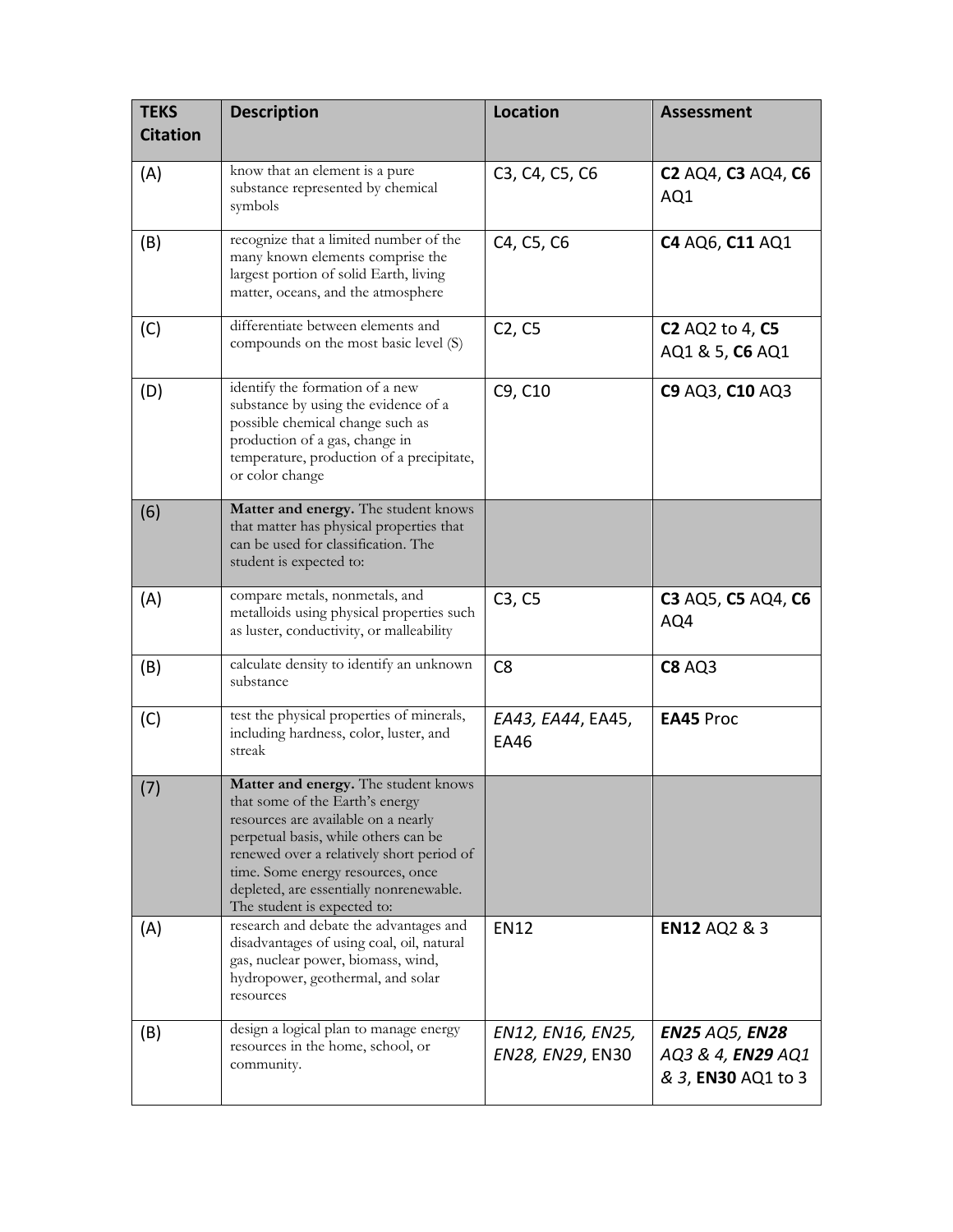| <b>TEKS</b>     | <b>Description</b>                                                                                                                                                                                            | <b>Location</b>                                            | <b>Assessment</b>                                                                  |
|-----------------|---------------------------------------------------------------------------------------------------------------------------------------------------------------------------------------------------------------|------------------------------------------------------------|------------------------------------------------------------------------------------|
| <b>Citation</b> |                                                                                                                                                                                                               |                                                            |                                                                                    |
| (8)             | Force, motion, and energy. The<br>student knows that force and motion are<br>related to potential and kinetic energy.<br>The student is expected to:                                                          |                                                            |                                                                                    |
| (A)             | compare and contrast potential and<br>kinetic energy                                                                                                                                                          | EN13, EN14, EN17,<br>M31, M32                              | <b>EN1 AQ1 to 5, EN14</b><br>AQ1 to 4, EN17<br>AQ2, M31 AQ1 & 2,<br><b>M32 AQ2</b> |
| (B)             | identify and describe the changes in<br>position, direction, and speed of an<br>object when acted upon by unbalanced<br>forces                                                                                | M36, M37, M38                                              | M36 AQ1 to 4, M37<br>AQ <sub>2</sub>                                               |
| (C)             | calculate average speed using distance<br>and time measurements                                                                                                                                               | M36, M37, M38                                              | <b>M37 AQ6</b>                                                                     |
| (D)             | measure and graph changes in motion                                                                                                                                                                           | M36, M37                                                   | <b>M37 AQ6</b>                                                                     |
| (E)             | investigate how inclined planes and<br>pulleys can be used to change the<br>amount of force to move an object                                                                                                 | M31, M32, M33,<br>M34, M35, M38                            | M32 AQ3 & 4, M33<br>AQ1 & 4, M34 AQ1<br>& 4, M35 AQ2 & 3,<br>M38 AQ1 & 2           |
| (9)             | Force, motion, and energy. The<br>student knows that the Law of<br>Conservation of Energy states that<br>energy can neither be created nor<br>destroyed, it just changes form. The<br>student is expected to: |                                                            |                                                                                    |
| (A)             | investigate methods of thermal energy<br>transfer, including conduction,<br>convection, and radiation                                                                                                         | EN18, EN19, EN20,<br>EN21, EN22, EN26,<br>EN27, EN28, EN29 | <b>EN18 AQ5, EN20</b><br>AQ5 & 6, EN21 AQ2<br>& 3                                  |
| (B)             | verify through investigations that<br>thermal energy moves in a predictable<br>pattern from warmer to cooler until all<br>the substances attain the same<br>temperature such as an ice cube melting           | EN18, EN19, EN22                                           | <b>EN18 AQ5, EN22</b><br>AQ2 to 5                                                  |
| (C)             | demonstrate energy transformations<br>such as energy in a flashlight battery<br>changes from chemical energy to<br>electrical energy to light energy                                                          | EN13, EN15, EN24,<br>EN25, EN26, EN27                      | <b>EN15 AQ4</b>                                                                    |
| (10)            | Earth and space. The student<br>understands the structure of the Earth,<br>the rock cycle, and plate tectonics. The                                                                                           |                                                            |                                                                                    |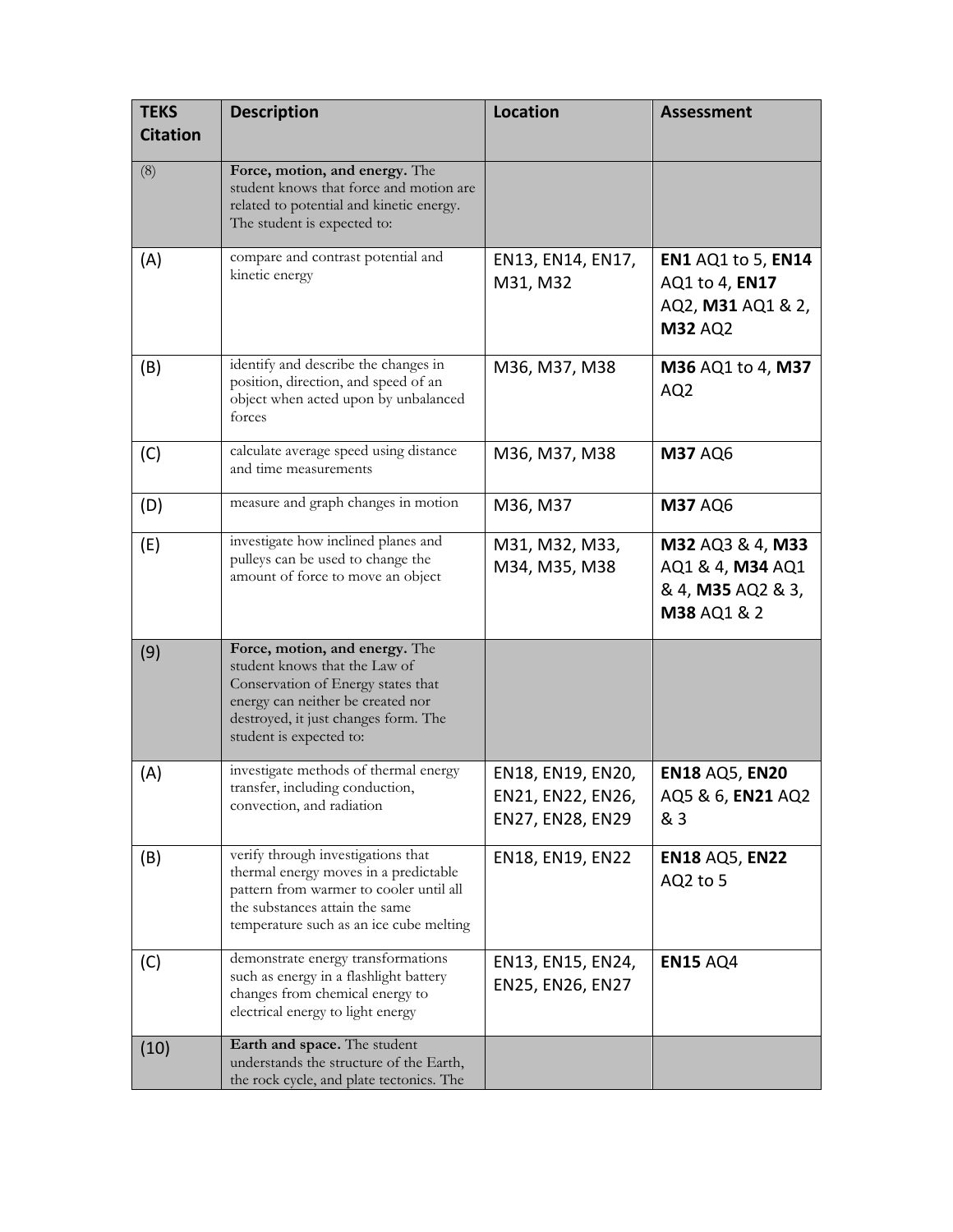| <b>TEKS</b><br><b>Citation</b> | <b>Description</b>                                                                                                                                                                                                                                                                                                | <b>Location</b>                       | <b>Assessment</b>                                          |
|--------------------------------|-------------------------------------------------------------------------------------------------------------------------------------------------------------------------------------------------------------------------------------------------------------------------------------------------------------------|---------------------------------------|------------------------------------------------------------|
|                                | student is expected to:                                                                                                                                                                                                                                                                                           |                                       |                                                            |
| (A)                            | build a model to illustrate the structural<br>layers of Earth, including the inner core,<br>outer core, mantle, crust, asthenosphere,<br>and lithosphere                                                                                                                                                          | EA47, EA48                            | <b>EA48 Proc</b>                                           |
| (B)                            | classify rocks as metamorphic, igneous,<br>or sedimentary by the processes of their<br>formation                                                                                                                                                                                                                  | EA40, EA41, EA42                      | <b>EA40 AQ2 &amp; 3,</b><br>EA41 AQ6, EA42<br>AQ1 to 7     |
| (C)                            | identify the major tectonic plates,<br>including Eurasian, African, Indo-<br>Australian, Pacific, North American, and<br>South American                                                                                                                                                                           | EA51, EA52, EA53,<br><b>EA54</b>      |                                                            |
| (D)                            | describe how plate tectonics causes<br>major geological events such as ocean<br>basins, earthquakes, volcanic eruptions,<br>and mountain building                                                                                                                                                                 | EA51, EA52, EA53,<br>EA54, EA56, EA57 | <b>EA52 AQ2, EA53</b><br>AQ3, EA54 AQ1,<br><b>EA57 AQ4</b> |
| (11)                           | Earth and space. The student<br>understands the organization of our<br>solar system and the relationships<br>among the various bodies that comprise<br>it. The student is expected to:                                                                                                                            |                                       |                                                            |
| (A)                            | describe the physical properties,<br>locations, and movements of the Sun,<br>planets, Galilean moons, meteors,<br>asteroids, and comets                                                                                                                                                                           | S60, S62, S63, S64,<br>S65, S66       | <b>S62 AQ2, S66 AQ1</b><br>to 4                            |
| (B)                            | understand that gravity is the force that<br>governs the motion of our solar system                                                                                                                                                                                                                               | S67, S68                              | S67 AQ2 to 4, S68<br>AQ3 & 4                               |
| (C)                            | describe the history and future of space<br>exploration, including the types of<br>equipment and transportation needed<br>for space travel                                                                                                                                                                        | S59, S61, S69, S70                    | S59 AQ2, S67 AQ1<br>& 2, S69 AQ1                           |
| (12)                           | Organisms and environments. The<br>student knows all organisms are<br>classified into Domains and Kingdoms.<br>Organisms within these taxonomic<br>groups share similar characteristics<br>which allow them to interact with the<br>living and nonliving parts of their<br>ecosystem. The student is expected to: |                                       |                                                            |
| (A)                            | understand that all organisms are<br>composed of one or more cells                                                                                                                                                                                                                                                | 074, 075, 076,<br>081                 | <b>074</b> AQ1                                             |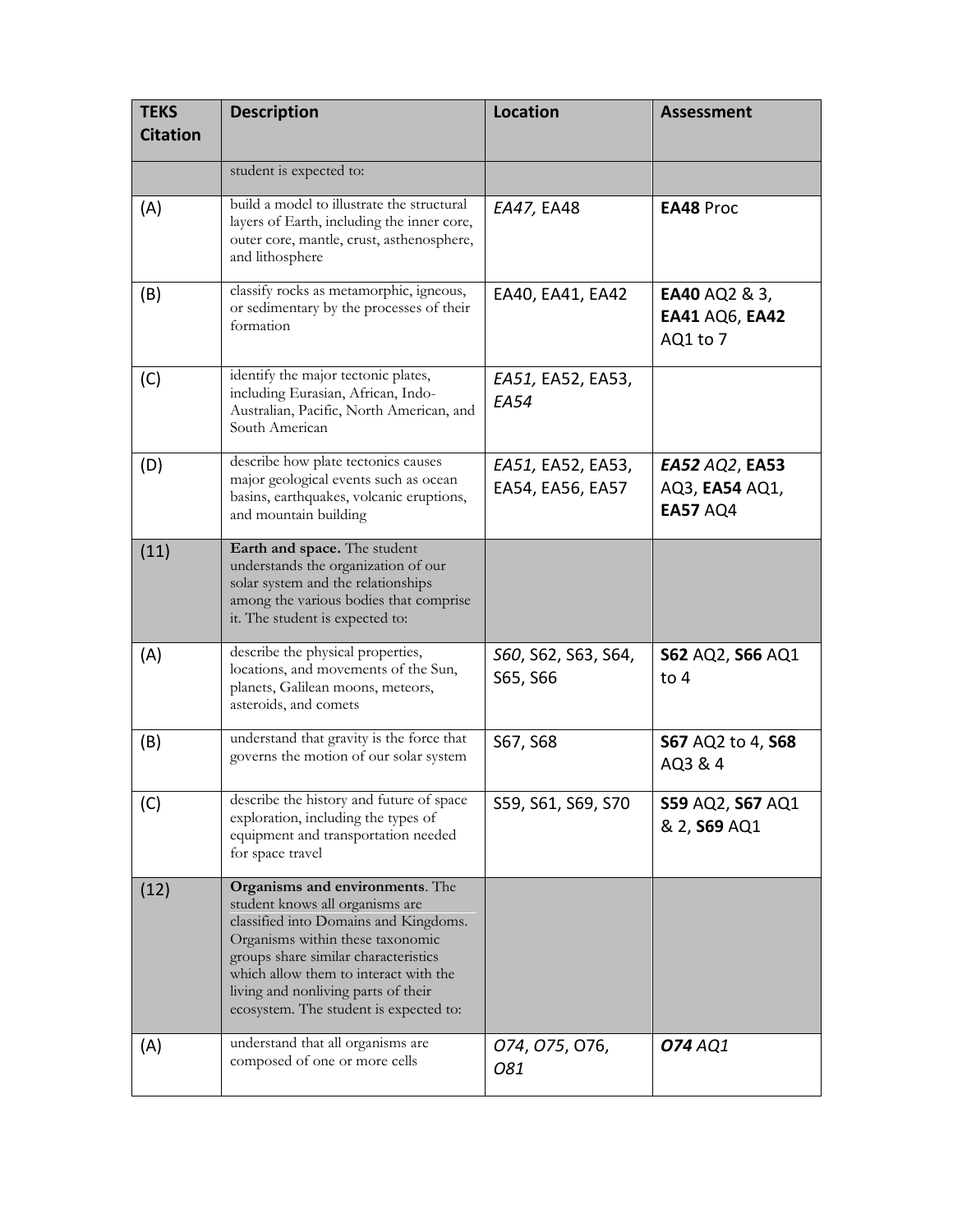| <b>TEKS</b><br><b>Citation</b> | <b>Description</b>                                                                                                                                                                                                                                            | Location      | <b>Assessment</b>                                                             |
|--------------------------------|---------------------------------------------------------------------------------------------------------------------------------------------------------------------------------------------------------------------------------------------------------------|---------------|-------------------------------------------------------------------------------|
| (B)                            | recognize that the presence of a nucleus<br>determines whether a cell is prokaryotic<br>or eukaryotic                                                                                                                                                         | 075, 076, 081 | 075 AQ1 to 3, 076<br>AQ3                                                      |
| (C)                            | recognize that the broadest taxonomic<br>classification of living organisms is<br>divided into currently recognized<br>Domains                                                                                                                                | 076, 081      | <b>076 AQ4 &amp; 5</b>                                                        |
| (D)                            | identify the basic characteristics of<br>organisms, including prokaryotic or<br>eukaryotic, unicellular or multicellular,<br>autotrophic or heterotrophic, and mode<br>of reproduction, that further classify<br>them in the currently recognized<br>Kingdoms | 073, 076, 079 | 074 AQ1 & 2, 076<br>AQ1, 2, 4, 077 AQ4                                        |
| (E)                            | describe biotic and abiotic parts of an<br>ecosystem in which organisms interact                                                                                                                                                                              | 073, 078      | 073 AQ1 & 4, 077<br>AQ2, 078 AQ1 to 3,<br>079 AQ3, 012 AQ2,<br><b>083 AQ2</b> |
| (F)                            | diagram the levels of organization within<br>an ecosystem, including organism,<br>population, community, and ecosystem                                                                                                                                        | 078, 079      | 079 AQ1 & 2                                                                   |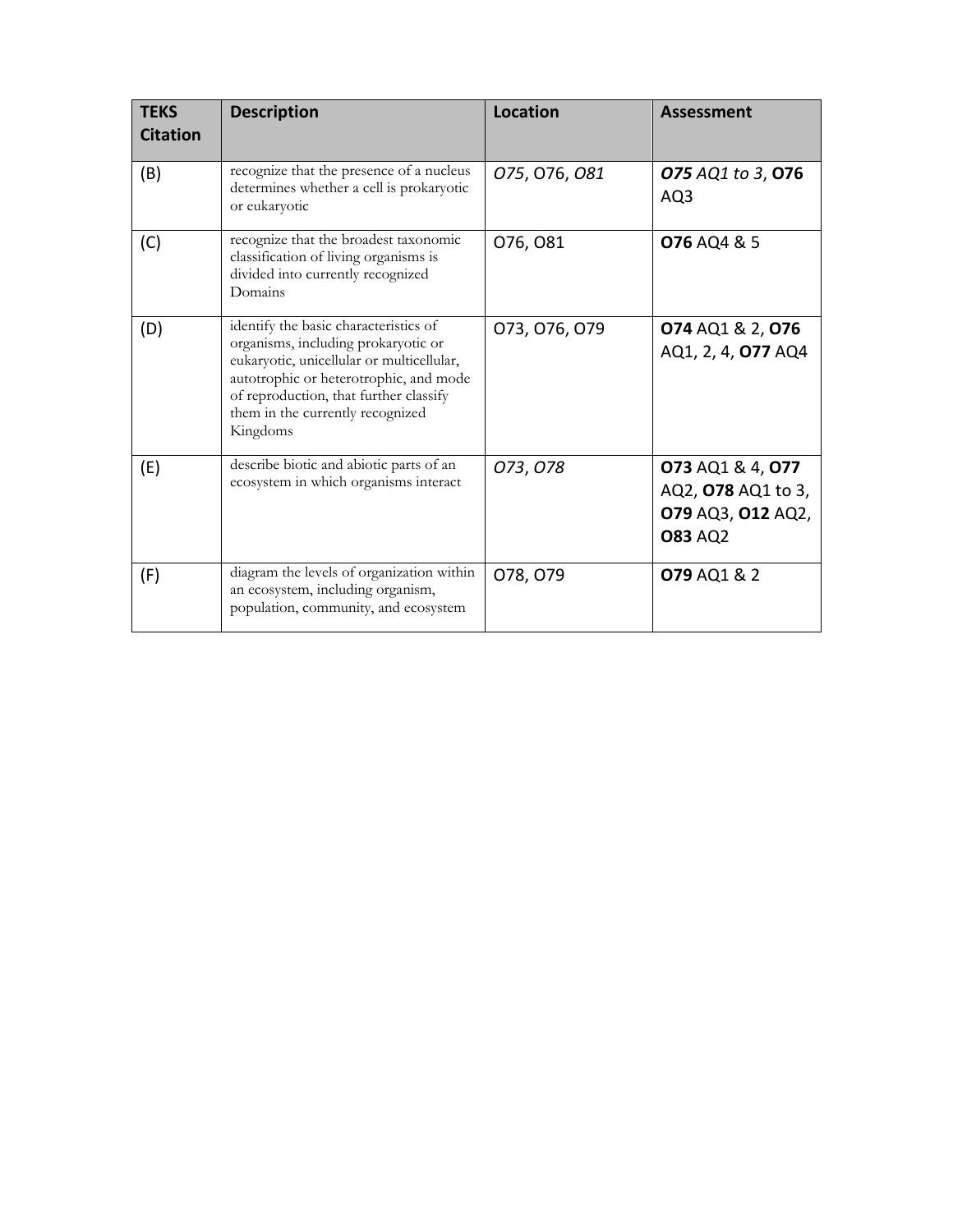### **Grade 7**

#### **(B = Body Systems, C = Cell Structure and Function, G = Genetics, Ec = Ecology, Ev = Evolution, En = Environmental Change, L = Life in Space)**

| <b>TEKS</b><br><b>Citation</b> | <b>Description</b>                                                                                                                                                                                                                                                             | <b>Location</b>                                                                                                           | <b>Assessment</b>                                     |
|--------------------------------|--------------------------------------------------------------------------------------------------------------------------------------------------------------------------------------------------------------------------------------------------------------------------------|---------------------------------------------------------------------------------------------------------------------------|-------------------------------------------------------|
| 112.18(b)<br>(1)               | Scientific investigation and<br>reasoning: The student, for at least 40%<br>of the instructional time, conducts<br>laboratory and field investigations<br>following safety procedures and<br>environmentally appropriate and ethical<br>practices. The student is expected to: |                                                                                                                           |                                                       |
| (A)                            | demonstrate safe practices during<br>laboratory and field investigations as<br>outlined in the Texas Safety Standards                                                                                                                                                          | B3, B4, B6, B7, B9,<br>B11, B15, B17, C22,<br>C24, C28, C31, C32,<br>Ec49, Ec56, L85                                      | Safety Quiz                                           |
| (B)                            | practice appropriate use and<br>conservation of resources, including<br>disposal, reuse, or recycling of materials                                                                                                                                                             | B4, B7, C24, C28                                                                                                          | Safety Quiz                                           |
| (2)                            | Scientific investigation and<br>reasoning: The student uses scientific<br>inquiry methods during laboratory and<br>field investigations. The student is<br>expected to:                                                                                                        |                                                                                                                           |                                                       |
| (A)                            | plan and implement comparative and<br>descriptive investigations by making<br>observations, asking well-defined<br>questions, and using appropriate<br>equipment and technology                                                                                                | B9, B13                                                                                                                   | <b>B9 AQ1, B17 AQ6,</b><br><b>C28 AQ2</b>             |
| (B)                            | design and implement experimental<br>investigations by making observations,<br>asking well- defined questions,<br>formulating testable hypotheses, and<br>using appropriate equipment and<br>technology                                                                        | B6, B7, Ec55, EN78,<br>L84                                                                                                | <b>B6</b> Proc, AQ1, <b>B7</b><br>Proc, AQ5, L84 Proc |
| (C)                            | collect and record data using the<br>International System of Units (SI) and<br>qualitative means such as labeled<br>drawings, writing, and graphic organizers                                                                                                                  | B3, B4, B6, B9, B11,<br>B17, C22, C24, C26,<br>C28, C31, C32,<br>G34, G42, Ec46,<br>Ec49, En71, En74,<br>En77, En78, L84, | B3 Proc, B9 Proc,<br>C32 AQ1, En69 AQ1                |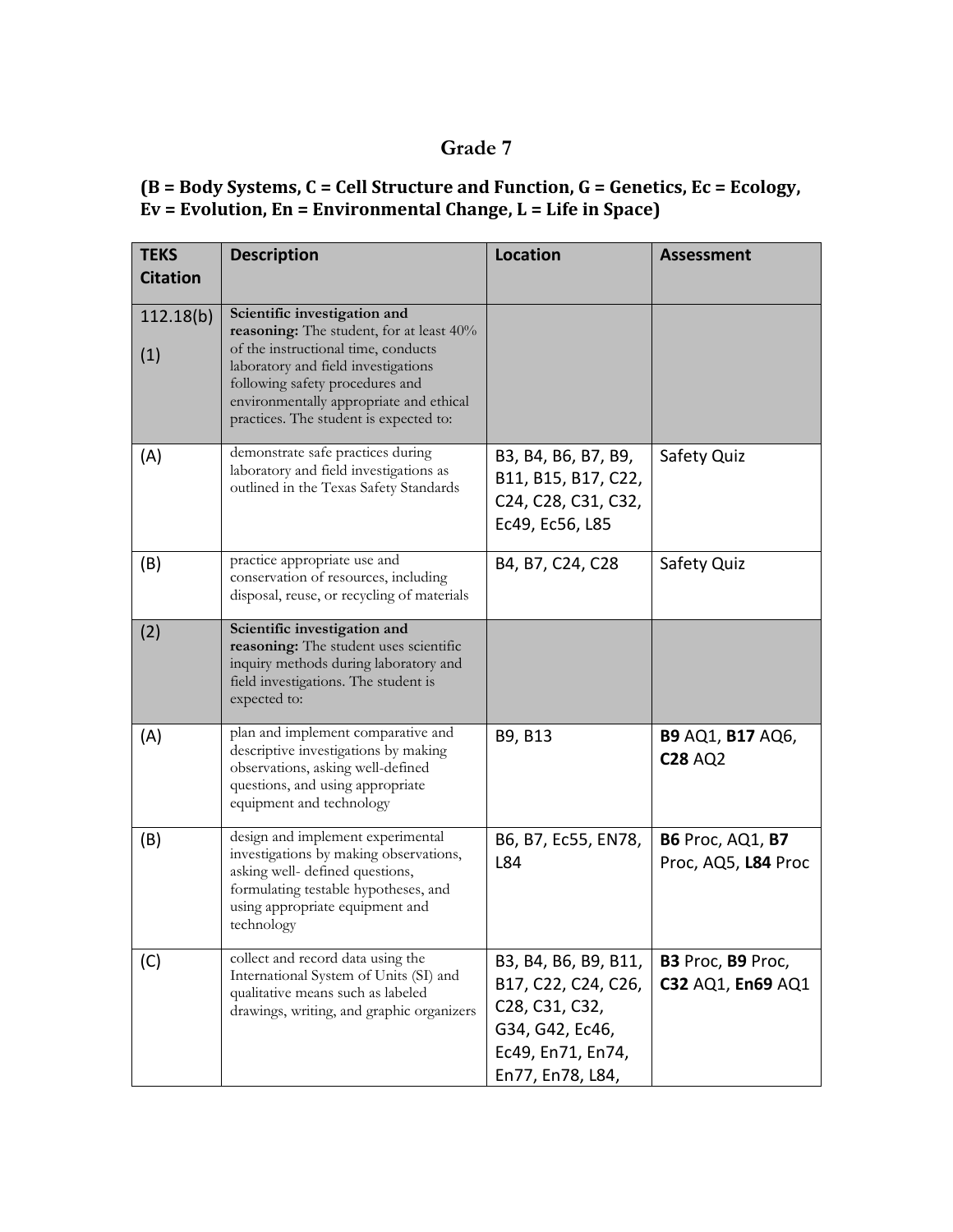| <b>TEKS</b><br><b>Citation</b> | <b>Description</b>                                                                                                                                                                                                                                                                                                                              | <b>Location</b>                                                             | <b>Assessment</b>                                                                                                                                                                                                                                                                                                                          |
|--------------------------------|-------------------------------------------------------------------------------------------------------------------------------------------------------------------------------------------------------------------------------------------------------------------------------------------------------------------------------------------------|-----------------------------------------------------------------------------|--------------------------------------------------------------------------------------------------------------------------------------------------------------------------------------------------------------------------------------------------------------------------------------------------------------------------------------------|
|                                |                                                                                                                                                                                                                                                                                                                                                 | L85                                                                         |                                                                                                                                                                                                                                                                                                                                            |
| (D)                            | construct tables and graphs, using<br>repeated trials and means, to organize<br>data and identify patterns                                                                                                                                                                                                                                      | B3, B6, B7, B9, B11,<br>B15, B17, C22, C31,<br>C32, G34, G41,<br>Ev64, En77 | <b>B12 AQ6, C31 AQ4,</b><br><b>En69 AQ1</b>                                                                                                                                                                                                                                                                                                |
| (E)                            | analyze data to formulate reasonable<br>explanations, communicate valid<br>conclusions supported by the data, and<br>predict trends                                                                                                                                                                                                             | B21, C22, G37,<br>Ev64, Ev66, En68,<br>En69, En79, L80                      | B3 Aq3, B4 AQ3, B6<br>AQ4, B7 AQ6, B9<br>AQ2 & AQ3, B11<br>AQ1, AQ3, AQ4,<br><b>B14 AQ2 to AQ4,</b><br><b>B17 AQ1, AQ2 C2</b><br>AQ1, C28 AQ1, C31<br>AQ4, C32 AQ3 C33<br>AQ1, G34 AQ1, G42<br>AQ1 & AQ2, Ev60<br>AQ1, Ev66 AQ2,<br>En68 AQ1, AQ2,<br>AQ4, En71 AQ1,<br>L80 AQ1 to 3, L81<br>AQ1 & AQ2, L83<br>AQ1 & AQ2, L84<br>AQ1 7 AQ2 |
| (3)                            | Scientific investigation and<br>reasoning: The student uses critical<br>thinking, scientific reasoning, and<br>problem solving to make informed<br>decisions and knows the contributions<br>of relevant scientists. The student is<br>expected to:                                                                                              |                                                                             |                                                                                                                                                                                                                                                                                                                                            |
| (A)                            | in all fields of science, analyze, evaluate,<br>and critique scientific explanations by<br>using empirical evidence, logical<br>reasoning, and experimental and<br>observational testing including<br>examining all sides of scientific evidence<br>of those scientific explanations, so as to<br>encourage critical thinking by the<br>student | B2, C33, G36, G37,<br>Ev61, Ec48, Ev66                                      | <b>B6 AQ4, G35 AQ2,</b><br>G37 AQ1, Ec55<br>AQ5, Ev61 AQ1,<br>Ev64 AQ5, Ev66 AQ<br>2 & AQ4, Ev67 AQ4,<br>En68 AQ3, L87 AQ2                                                                                                                                                                                                                 |
| (B)                            | use models to represent aspects of the<br>natural world such as human body<br>systems and plant and animal cells                                                                                                                                                                                                                                | B2, B3, B6, B11,<br>B13, B15, B16, C22,<br>C25, C32, G37,<br>G38, G50, G53, | <b>B13 AQ2, B15 AQ2</b><br>& AQ3                                                                                                                                                                                                                                                                                                           |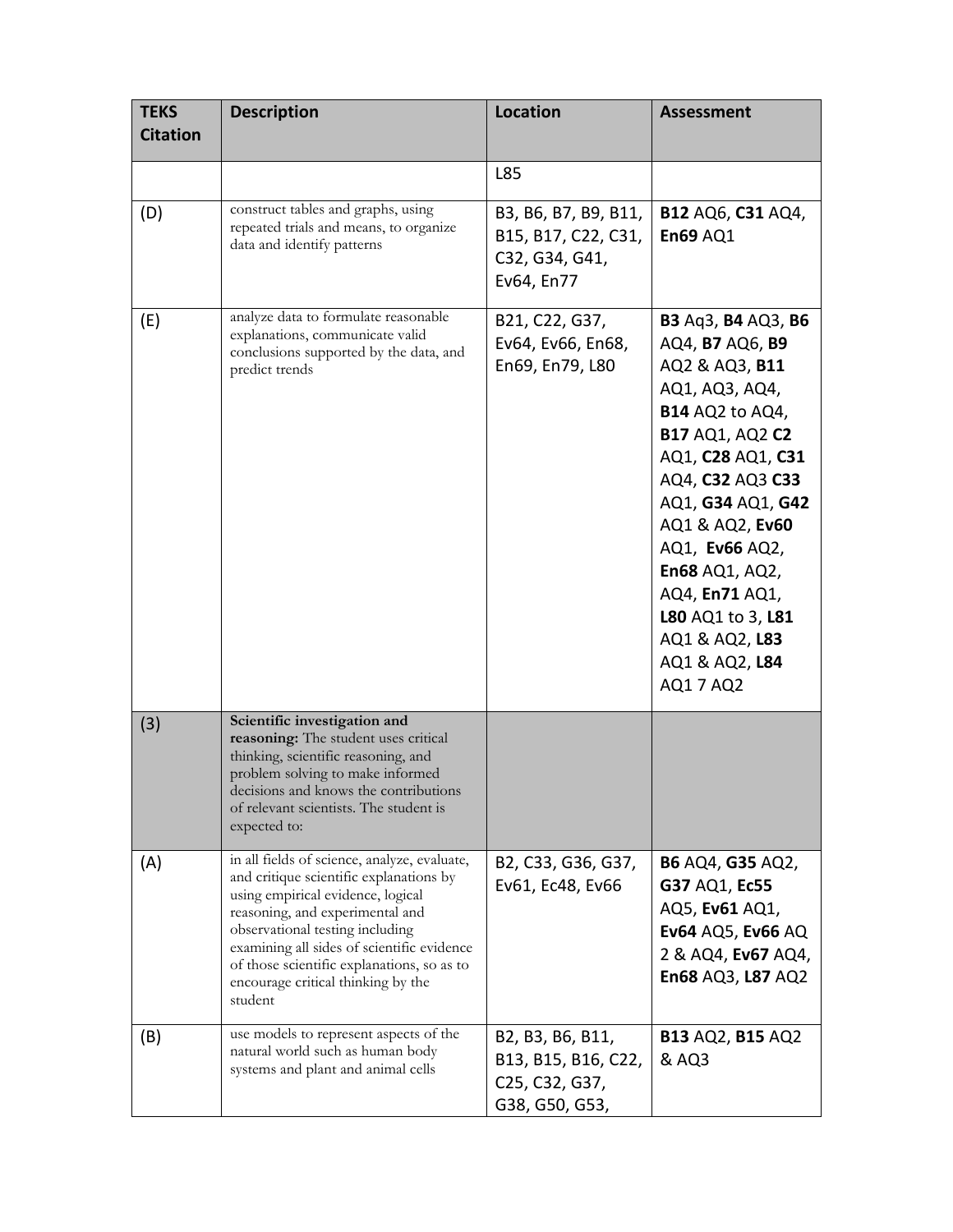| <b>TEKS</b><br><b>Citation</b> | <b>Description</b>                                                                                                                                                                                                                                                                                                                                                                                                                                                                                                                                                     | <b>Location</b>                                                                                                                                                                                                                                                                                             | <b>Assessment</b>                                                                                                                                                     |
|--------------------------------|------------------------------------------------------------------------------------------------------------------------------------------------------------------------------------------------------------------------------------------------------------------------------------------------------------------------------------------------------------------------------------------------------------------------------------------------------------------------------------------------------------------------------------------------------------------------|-------------------------------------------------------------------------------------------------------------------------------------------------------------------------------------------------------------------------------------------------------------------------------------------------------------|-----------------------------------------------------------------------------------------------------------------------------------------------------------------------|
|                                |                                                                                                                                                                                                                                                                                                                                                                                                                                                                                                                                                                        | Ev60, Ev62, En71,<br>En73, En74. En77,<br>En78                                                                                                                                                                                                                                                              |                                                                                                                                                                       |
| (C)                            | identify advantages and limitations of<br>models such as size, scale, properties,<br>and materials                                                                                                                                                                                                                                                                                                                                                                                                                                                                     | G37                                                                                                                                                                                                                                                                                                         | <b>B2 AQ4, B3 AQ4,</b><br><b>B11 AQ2, B13 AQ1</b><br>& AQ3, B15 AQ6,<br>B16 AQ1, C22 AQ4,<br>C25 AQ4, G38 AQ5,<br>Ev61 AQ5, Ev62<br>AQ6, En73 AQ1,<br><b>En77 AQ1</b> |
| (D)                            | relate the impact of research on scientific<br>thought and society, including the<br>history of science and contributions of<br>scientists as related to the content                                                                                                                                                                                                                                                                                                                                                                                                   | B12, B14, C23, C25,<br>C27, C29, G39,<br>Ev61                                                                                                                                                                                                                                                               | <b>B3 AQ5, G39 AQ6,</b><br><b>C29 AQ1</b>                                                                                                                             |
| (4)                            | Science investigation and reasoning:<br>The student knows how to use a variety<br>of tools and safety equipment to conduct<br>science inquiry. The student is expected<br>to:                                                                                                                                                                                                                                                                                                                                                                                          |                                                                                                                                                                                                                                                                                                             |                                                                                                                                                                       |
| (A)                            | use appropriate tools to collect, record,<br>and analyze information, including life<br>science models, hand lens, stereoscopes,<br>microscopes, beakers, Petri dishes,<br>microscope slides, graduated cylinders,<br>test tubes, meter sticks, metric rulers,<br>metric tape measures, timing devices, hot<br>plates, balances, thermometers,<br>calculators, water test kits, computers,<br>temperature and pH probes, collecting<br>nets, insect traps, globes, digital cameras,<br>journals/notebooks, and other<br>equipment as needed to teach the<br>curriculum | B2, B3, B4, B6, B7,<br>B9, B10, B11, B12,<br>B13, B15, B17, B19,<br>B21, C22, C23, C24,<br>C25, C26, C28, C29,<br>C30, C31, C32, C33,<br>G34, G35, G42,<br>Ec45, Ec46, Ec47,<br>Ec49, Ec50, Ec52,<br>Ec53, Ec54, Ec55,<br>Ec56, En68, En71,<br>En72, En73, En74,<br>En77, En78, En79,<br>L80, L83, L84, L85 | <b>C33 AQ5</b>                                                                                                                                                        |
| (B)                            | use preventative safety equipment,<br>including chemical splash goggles,<br>aprons, and gloves, and be prepared to<br>use emergency safety equipment,<br>including an eye/face wash, a fire<br>blanket, and a fire extinguisher                                                                                                                                                                                                                                                                                                                                        | B3, B4, B6, B7, B9,<br>B15, C22, C24, C28,<br>C31, C32, Ec56,<br>En71, En73, En74                                                                                                                                                                                                                           | Safety Quiz                                                                                                                                                           |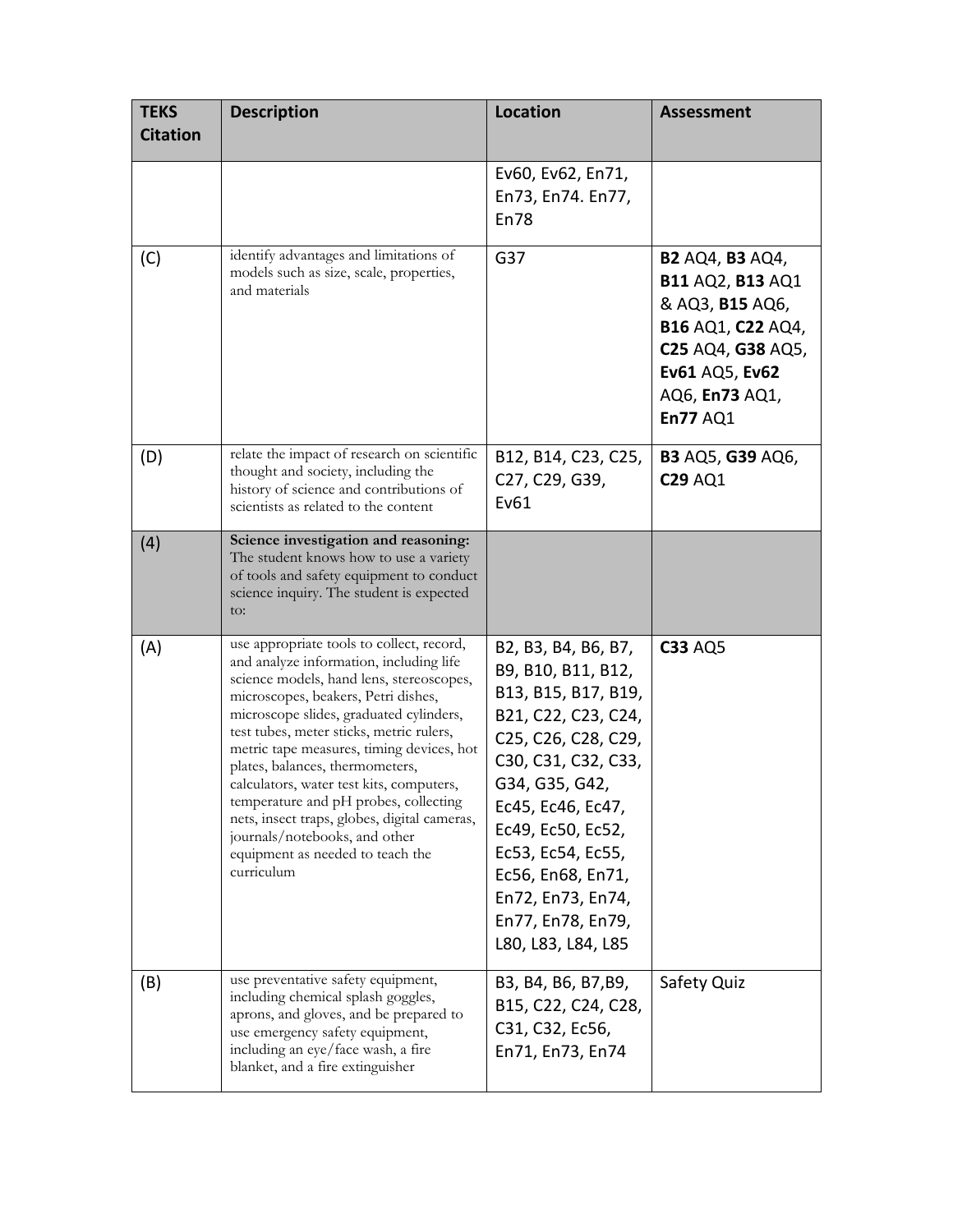| <b>TEKS</b><br><b>Citation</b> | <b>Description</b>                                                                                                                                                                            | <b>Location</b>                 | <b>Assessment</b>                                |
|--------------------------------|-----------------------------------------------------------------------------------------------------------------------------------------------------------------------------------------------|---------------------------------|--------------------------------------------------|
| (5)                            | Matter and energy. The student knows<br>that interactions occur between matter<br>and energy. The student is expected to:                                                                     |                                 |                                                  |
| (A)                            | recognize that radiant energy from the<br>Sun is transformed into chemical energy<br>through the process of photosynthesis                                                                    | Ec55                            | Ec55 AQ4 & 5, Ec56<br>AQ4                        |
| (B)                            | demonstrate and explain the cycling of<br>matter within living systems such as in<br>the decay of biomass in a compost bin                                                                    | Ec53, Ec54                      | Ec53 AQ2, Ec54<br>AQ1 to AQ3                     |
| (C)                            | diagram the flow of energy through<br>living systems, including food chains,<br>food webs, and energy pyramids                                                                                | Ec48, Ec50, Ec51,<br>Ec52       | Ec50 AQ2, EC51<br>AQ1                            |
| (6)                            | Matter and energy. The student knows<br>that matter has physical and chemical<br>properties and can undergo physical and<br>chemical changes. The student is<br>expected to:                  |                                 |                                                  |
| (A)                            | identify that organic compounds contain<br>carbon and other elements such as<br>hydrogen, oxygen, phosphorus, nitrogen,<br>or sulfur                                                          | B7, B8                          | <b>B7 AQ8, B8 AQ7</b>                            |
| (B)                            | distinguish between physical and<br>chemical changes in matter in the<br>digestive system                                                                                                     | B6, B7, B8                      | <b>B6 AQ2, B7 AQ6 &amp;</b><br>AQ7, B8 AQ1to AQ3 |
| (C)                            | recognize how large molecules are<br>broken down into smaller molecules<br>such as carbohydrates can be broken<br>down into sugars                                                            | B7, B8                          | <b>B7</b> AQ1, AQ2, AQ6,<br><b>B8 AQ2, AQ3</b>   |
| (7)                            | Force, motion, and energy. The<br>student knows that there is a relationship<br>among force, motion, and energy. The<br>student is expected to:                                               |                                 |                                                  |
| (A)                            | contrast situations where work is done<br>with different amounts of force to<br>situations where no work is done such as<br>moving a box with a ramp and without a<br>ramp, or standing still | L82                             | <b>L82 AQ1 to AQ3</b>                            |
| (B)                            | illustrate the transformation of energy<br>within an organism such as the transfer<br>from chemical energy to heat and<br>thermal energy in digestion                                         | B3, B8, B10, C25,<br>Ec52, Ec53 | C25, AQ2, Ec53<br>AQ3, Ec56 AQ5                  |
| (C)                            | demonstrate and illustrate forces that<br>affect motion in everyday life such as<br>emergence of seedlings, turgor pressure,                                                                  | L84, L85, L86                   | L84 AQ2, L86 AQ3                                 |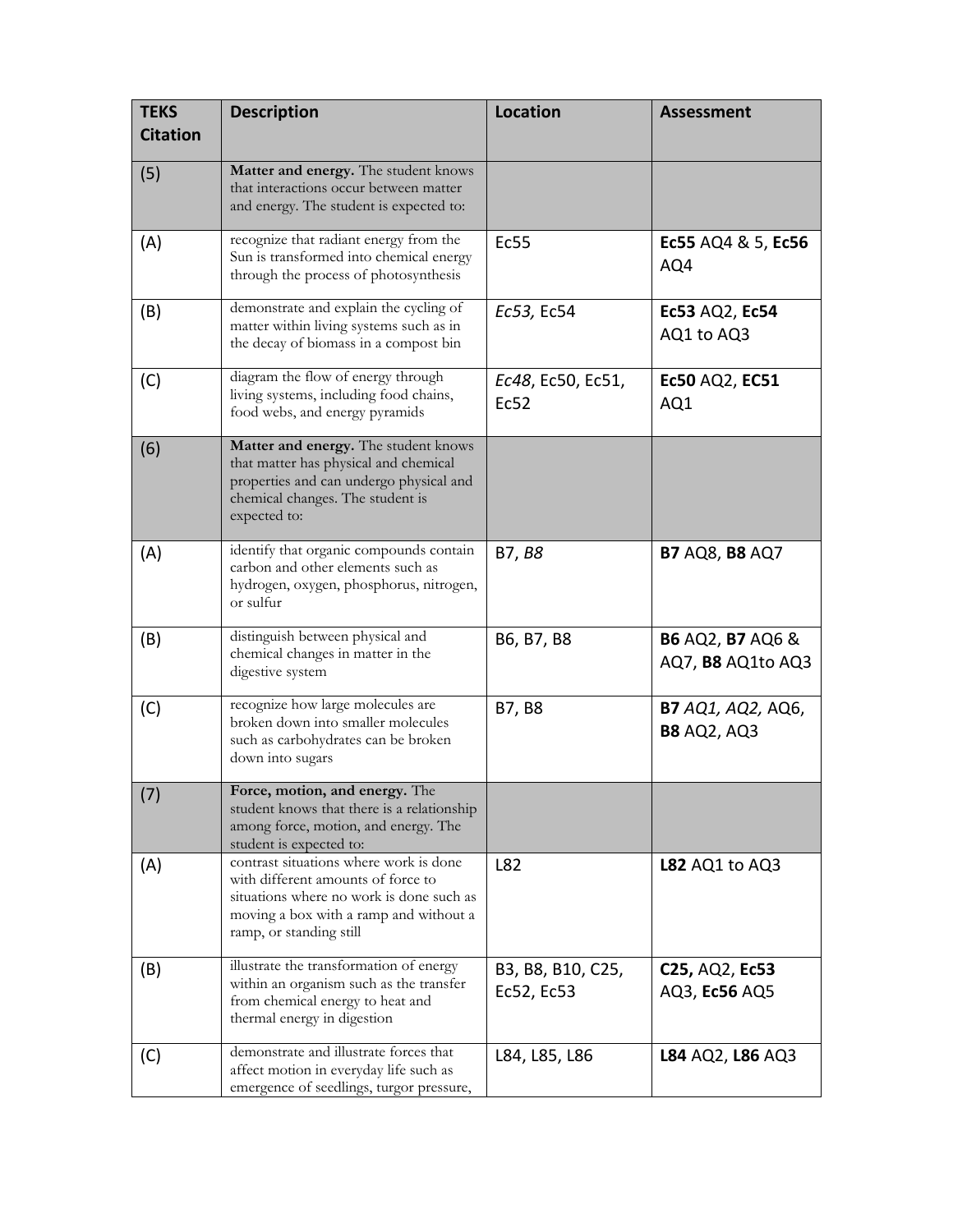| <b>TEKS</b><br><b>Citation</b> | <b>Description</b>                                                                                                                                                                     | <b>Location</b>                                | <b>Assessment</b>                                                                            |
|--------------------------------|----------------------------------------------------------------------------------------------------------------------------------------------------------------------------------------|------------------------------------------------|----------------------------------------------------------------------------------------------|
|                                | and geotropism                                                                                                                                                                         |                                                |                                                                                              |
| (8)                            | Earth and space. The student knows<br>that natural events and human activity<br>can impact Earth systems. The student is<br>expected to:                                               |                                                |                                                                                              |
| (A)                            | predict and describe how different types<br>of catastrophic events impact ecosystems<br>such as floods, hurricanes, or tornadoes                                                       | En68, En70, En76,<br><b>En79</b>               | En68 AQ5, En70<br>AQ2, En79 AQ1 &<br>AQ <sub>2</sub>                                         |
| (B)                            | analyze the effects of weathering,<br>erosion, and deposition on the<br>environment in ecoregions of Texas                                                                             | En68, En70, En74,<br>En77, En78, En79          | E74 AQ2 to 4, En75<br>AQ1 to 4, En77 AQ3<br>& AQ4, En 78 AQ1,<br>AQ3, AQ4, En79<br>AQ1 & AQ3 |
| (C)                            | model the effects of human activity on<br>groundwater and surface water in a<br>watershed                                                                                              | En71, En72, En73,<br>En75, En76, En78          | En71 AQ4, En72<br>AQ2, En73 AQ5,<br>En76 AQ2, En78<br>AQ2, AQ6, AQ7                          |
| (9)                            | Earth and space. The student knows<br>components of our solar system. The<br>student is expected to:                                                                                   |                                                |                                                                                              |
| (A)                            | analyze the characteristics of objects in<br>our solar system that allow life to exist<br>such as the proximity of the Sun,<br>presence of water, and composition of<br>the atmosphere | L80, L81, L87                                  | L80 AQ3, L81 AQ1<br>to 4, L87 AQ2                                                            |
| (B)                            | identify the accommodations,<br>considering the characteristics of our<br>solar system, that enabled manned space<br>exploration                                                       | L83                                            | <b>L83 AQ3 &amp; AQ4</b>                                                                     |
| (10)                           | Organisms and environments. The<br>student knows that there is a relationship<br>between organisms and the<br>environment. The student is expected to:                                 |                                                |                                                                                              |
| (A)                            | observe and describe how different<br>environments, including microhabitats in<br>schoolyards and biomes, support<br>different varieties of organisms                                  | Ec44, Ec45, Ec47,<br>Ec48, Ec49, Ec54,<br>Ec57 | Ec44 AQ7, Ec47<br>AQ2, Ec48 AQ3,<br><b>Ec54 AQ2 &amp; AQ3</b>                                |
| (B)                            | describe how biodiversity contributes to<br>the sustainability of an ecosystem                                                                                                         | Ec44, Ec48, Ec58                               | Ec44 AQ5 to 7, Ec48<br>AQ <sub>2</sub>                                                       |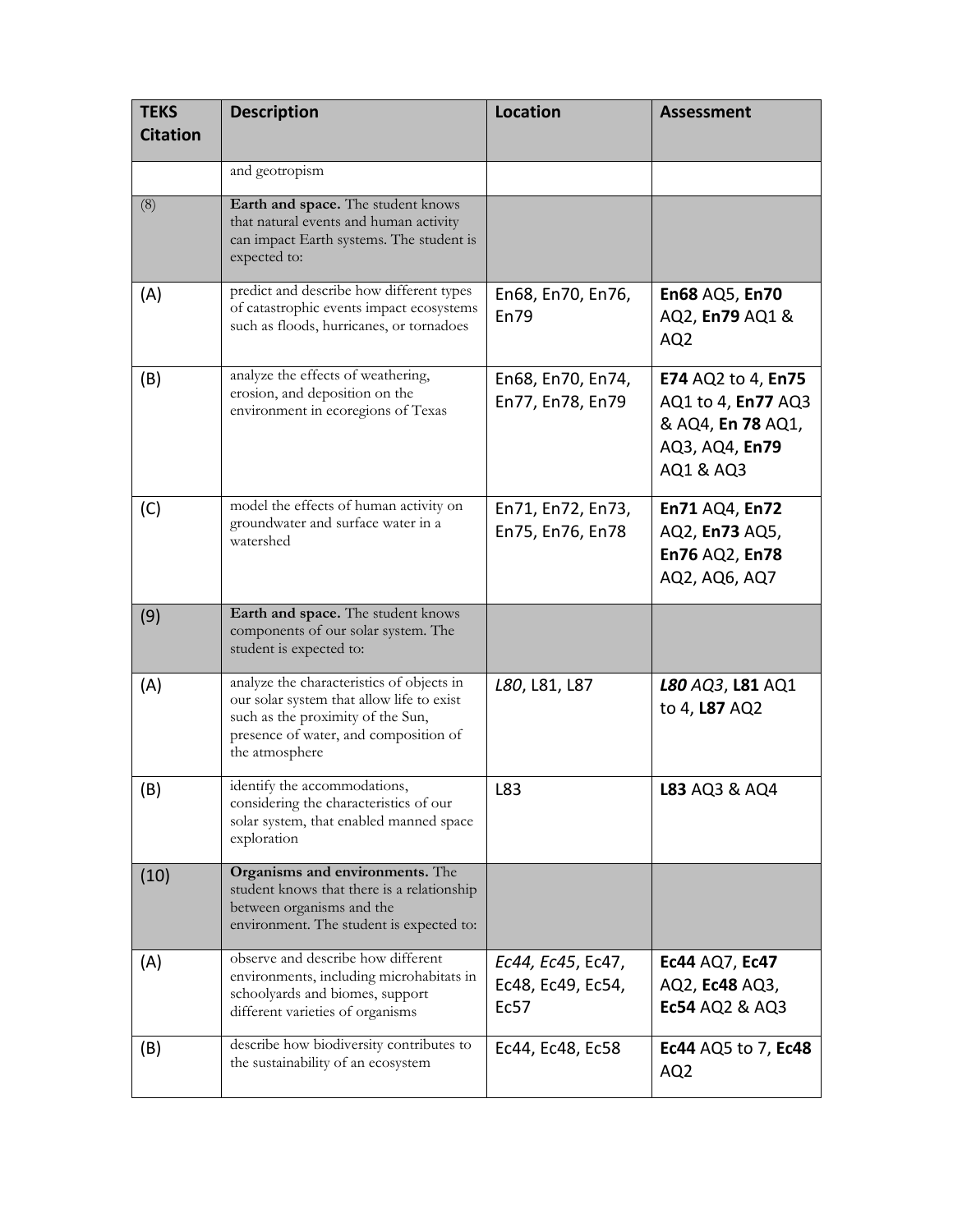| <b>TEKS</b><br><b>Citation</b> | <b>Description</b>                                                                                                                                                                                                                   | <b>Location</b>                                                                                       | <b>Assessment</b>                                                                                                                                                                                                                     |
|--------------------------------|--------------------------------------------------------------------------------------------------------------------------------------------------------------------------------------------------------------------------------------|-------------------------------------------------------------------------------------------------------|---------------------------------------------------------------------------------------------------------------------------------------------------------------------------------------------------------------------------------------|
| (C)                            | observe, record, and describe the role of<br>ecological succession such as in a<br>microhabitat of a garden with weeds                                                                                                               | Ec49, Ec57                                                                                            | Ec49 AQ1 & AQ2                                                                                                                                                                                                                        |
| (11)                           | Organisms and environments. The<br>student knows that populations and<br>species demonstrate variation and inherit<br>many of their unique traits through<br>gradual processes over many<br>generations. The student is expected to: |                                                                                                       |                                                                                                                                                                                                                                       |
| (A)                            | examine organisms or their structures<br>such as insects or leaves and use<br>dichotomous keys for identification                                                                                                                    | Ec46, Ec50                                                                                            | <b>Ec46</b> AQ3 (or 4)                                                                                                                                                                                                                |
| (B)                            | explain variation within a population or<br>species by comparing external features,<br>behaviors, or physiology of organisms<br>that enhance their survival such as<br>migration, hibernation, or storage of<br>food in a bulb       | Ev60, Ev61, Ev62,<br>Ev63, Ev65                                                                       | <b>Ev60</b> AQ1 to 3,<br>Ev62 AQ3 & AQ4,<br>Ev63 AQ1 & AQ2,<br><b>Ev65 AQ2</b>                                                                                                                                                        |
| (C)                            | identify some changes in genetic traits<br>that have occurred over several<br>generations through natural selection<br>and selective breeding such as the<br>Galapagos Medium Ground Finch<br>(Geospiza fortis) or domestic animals  | Ev59, Ev61, Ev62,<br>Ev63, Ev66, Ev67                                                                 | <b>Ev61</b> AQ2 to 4,<br>Ev64 AQ1 to 3,<br>Ev65 AQ1 & AQ2,<br>Ev66 AQ1, Ev67<br>AQ2 & AQ3                                                                                                                                             |
| (12)                           | Organisms and environments. The<br>student knows that living systems at all<br>levels of organization demonstrate the<br>complementary nature of structure and<br>function. The student is expected to:                              |                                                                                                       |                                                                                                                                                                                                                                       |
| (A)                            | investigate and explain how internal<br>structures of organisms have adaptations<br>that allow specific functions such as gills<br>in fish, hollow bones in birds, or xylem<br>in plants                                             | B5, B10, L85, L86                                                                                     | <b>B5 AQ4, B10 AQ1</b><br>to 3, L86 AQ4                                                                                                                                                                                               |
| (B)                            | identify the main functions of the<br>systems of the human organism,<br>including the circulatory, respiratory,<br>skeletal, muscular, digestive, excretory,<br>reproductive, integumentary, nervous,<br>and endocrine systems       | B1, B2, B3, B4, B5,<br>B6, B7, B8, B9, B10,<br>B11, B12, B13, B14,<br>B15, B16, B17, B18,<br>B19, B20 | <b>B1</b> AQ1 & AQ2, <b>B2</b><br>AQ5, <b>B3</b> AQ2 &<br>AQ4, <b>B4</b> AQ1 &<br>AQ3, B5 AQ1, AQ2,<br>AQ5, AQ6, B6 AQ2<br>& AQ4, B7 AQ7, B8<br>AQ1 to 6, AQ8, B9<br>AQ4, AQ6b, AQ7,<br><b>B10 AQ1, AQ3,</b><br>AQ4, <b>B12</b> AQ3 & |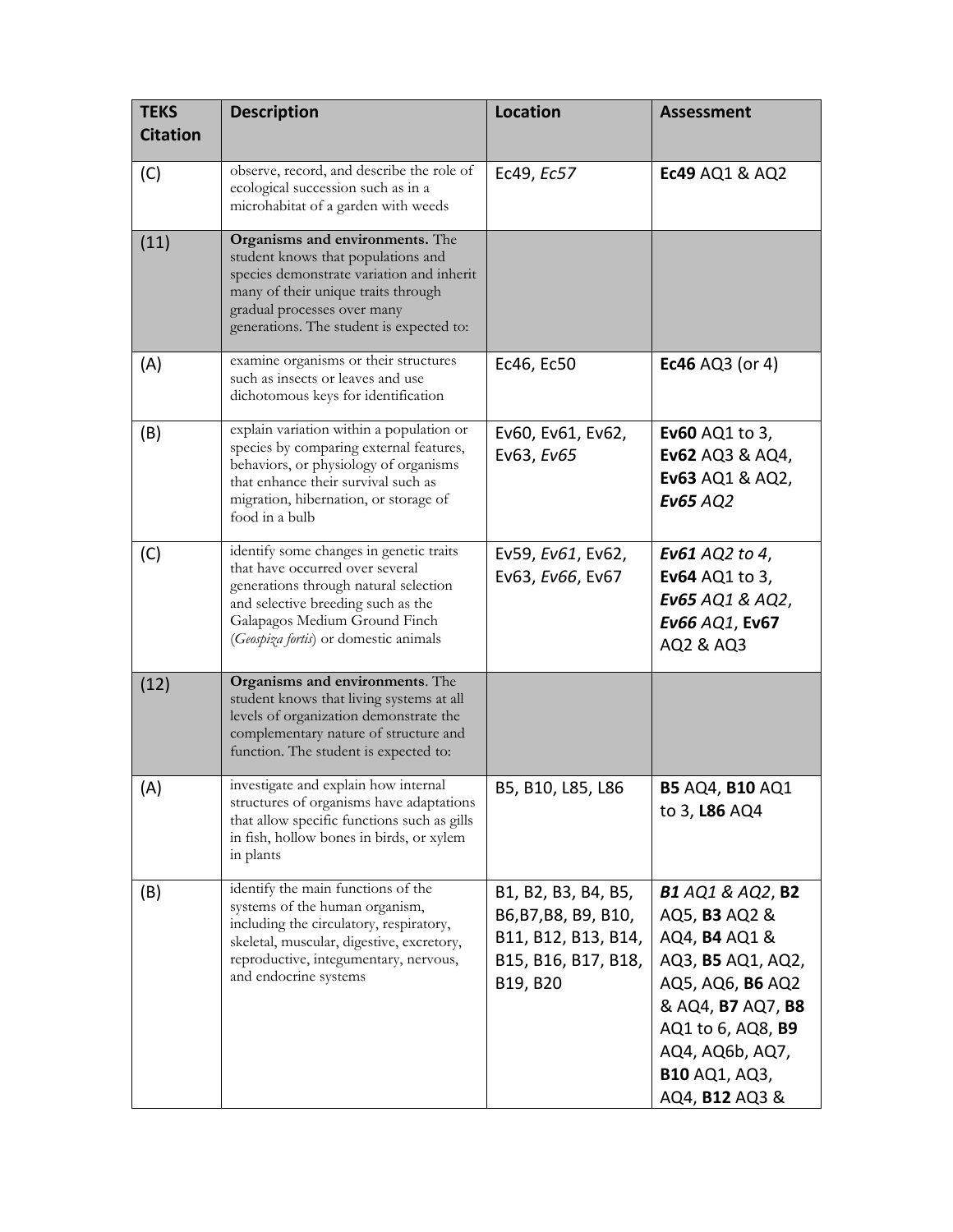| <b>TEKS</b><br><b>Citation</b> | <b>Description</b>                                                                                                                                                                                                           | <b>Location</b>                                                                                            | <b>Assessment</b>                                                                                                                      |
|--------------------------------|------------------------------------------------------------------------------------------------------------------------------------------------------------------------------------------------------------------------------|------------------------------------------------------------------------------------------------------------|----------------------------------------------------------------------------------------------------------------------------------------|
|                                |                                                                                                                                                                                                                              |                                                                                                            | AQ4, <b>B13</b> AQ2 &<br>AQ3, B15 AQ4, B16<br>AQ4, B18 AQ3 to<br>AQ5, <b>B19</b> AQ4 &<br>AQ5, <b>B20</b> AQ1 &<br>AQ4, <b>B21</b> AQ1 |
| (C)                            | recognize levels of organization in plants<br>and animals, including cells, tissues,<br>organs, organ systems, and organisms                                                                                                 | B4, B5, B8, B10,<br>B12, B16, C23, C24,<br>C25, C27, C29, C30                                              | <b>B5 AQ7, B8 AQ8,</b><br>B10 AQ4, B12 AQ8,<br>B16 AQ7, C30 AQ1<br>& AQ4                                                               |
| (D)                            | differentiate between structure and<br>function in plant and animal cell<br>organelles, including cell membrane, cell<br>wall, nucleus, cytoplasm, mitochondrion,<br>chloroplast, and vacuole                                | C24, C25, C30, C32                                                                                         | <b>C24 AQ1, AQ4,</b><br>AQ5, C31 AQ3, C32<br>AQ4 & AQ5                                                                                 |
| (E)                            | compare the functions of a cell to the<br>functions of organisms such as waste<br>removal                                                                                                                                    | C25, C26, C30, C31,<br>C <sub>32</sub>                                                                     | C25 AQ1, C31 AQ4                                                                                                                       |
| (F)                            | recognize that according to cell theory all<br>organisms are composed of cells and<br>cells carry on similar functions such as<br>extracting energy from food to sustain<br>life                                             | C <sub>23</sub> , C <sub>24</sub> , C <sub>25</sub> , C <sub>26</sub> ,<br>C27, C28, C29, C30,<br>C31, C32 | C <sub>24</sub> AQ <sub>2</sub> , C <sub>31</sub> AQ <sub>2</sub>                                                                      |
| (13)                           | Organisms and environments. The<br>student knows that a living organism<br>must be able to maintain balance in<br>stable internal conditions in response to<br>external and internal stimuli. The student<br>is expected to: |                                                                                                            |                                                                                                                                        |
| (A)                            | investigate how organisms respond to<br>external stimuli found in the<br>environment such as phototropism and<br>fight or flight                                                                                             | B17, B18, B19, L5                                                                                          | <b>B17 AQ1, B19 AQ4,</b><br><b>L5 AQ1</b>                                                                                              |
| (B)                            | describe and relate responses in<br>organisms that may result from internal<br>stimuli such as wilting in plants and fever<br>or vomiting in animals that allow them<br>to maintain balance                                  | B15, B19, L65                                                                                              | B15 AQ5, B16 AQ6,<br>B18 AQ5, B19 AQ4,<br>L65 AQ6                                                                                      |
| (14)                           | Organisms and environments. The<br>student knows that reproduction is a<br>characteristic of living organisms and<br>that the instructions for traits are<br>governed in the genetic material. The                           |                                                                                                            |                                                                                                                                        |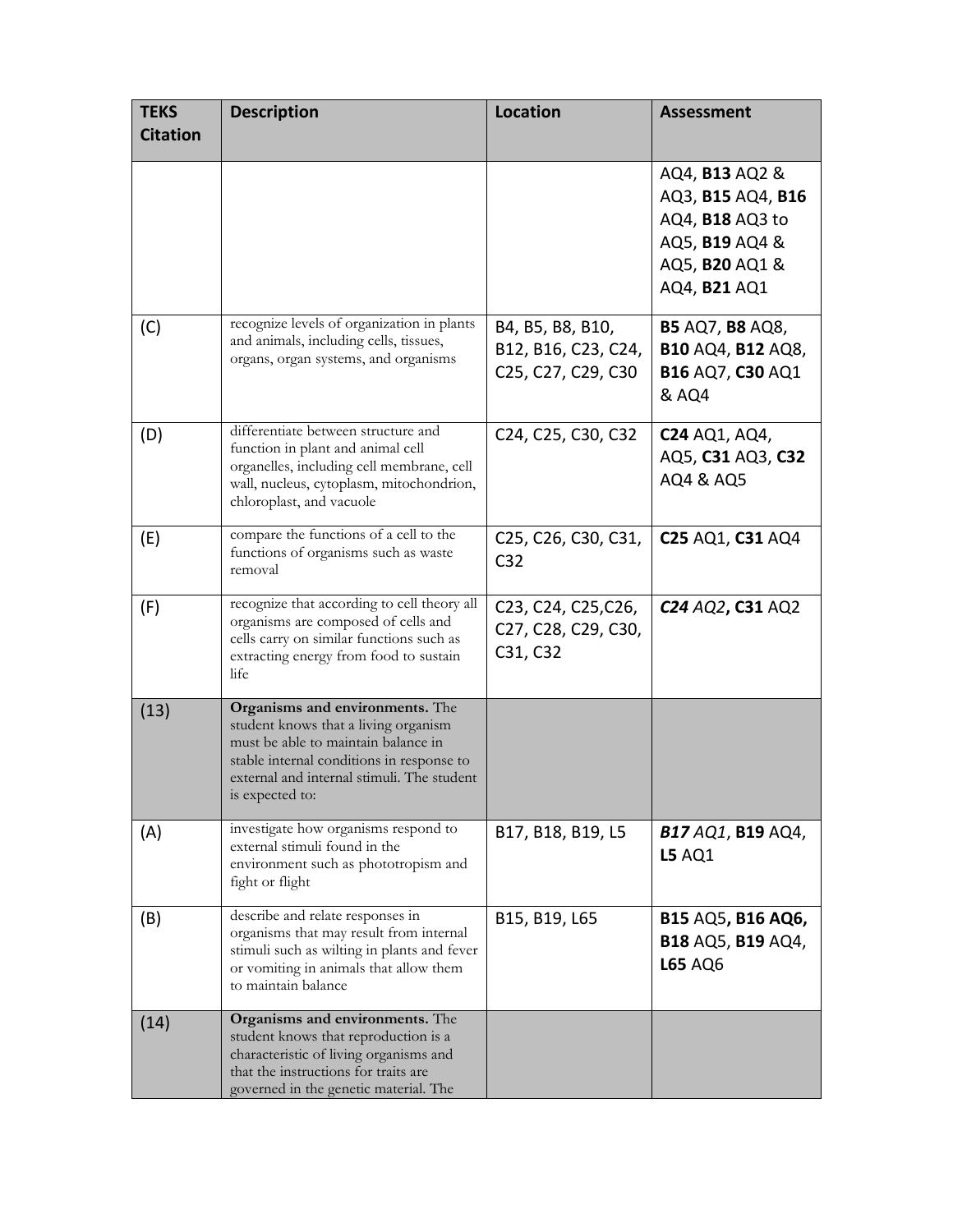| <b>TEKS</b><br><b>Citation</b> | <b>Description</b>                                                                                                                                | <b>Location</b>                 | <b>Assessment</b>                                                                                 |
|--------------------------------|---------------------------------------------------------------------------------------------------------------------------------------------------|---------------------------------|---------------------------------------------------------------------------------------------------|
|                                | student is expected to:                                                                                                                           |                                 |                                                                                                   |
| (A)                            | define heredity as the passage of genetic<br>instructions from one generation to the<br>next generation                                           | G35, G36, G37,<br>G38, G39, G40 | G37 AQ2, G38 AQ6                                                                                  |
| (B)                            | compare the results of uniform or<br>diverse offspring from sexual<br>reproduction or asexual reproduction                                        | B20, G36, G37, G40              | <b>B20 AQ1, G36 AQ2</b><br>& AQ3, G37 AQ3,<br>G40 AQ1, AQ2,<br>AQ4, G42 AQ1 to 4,<br>G43 AQ1, AQ9 |
| (C)                            | recognize that inherited traits of<br>individuals are governed in the genetic<br>material found in the genes within<br>chromosomes in the nucleus | G <sub>41</sub>                 | G41 AQ7                                                                                           |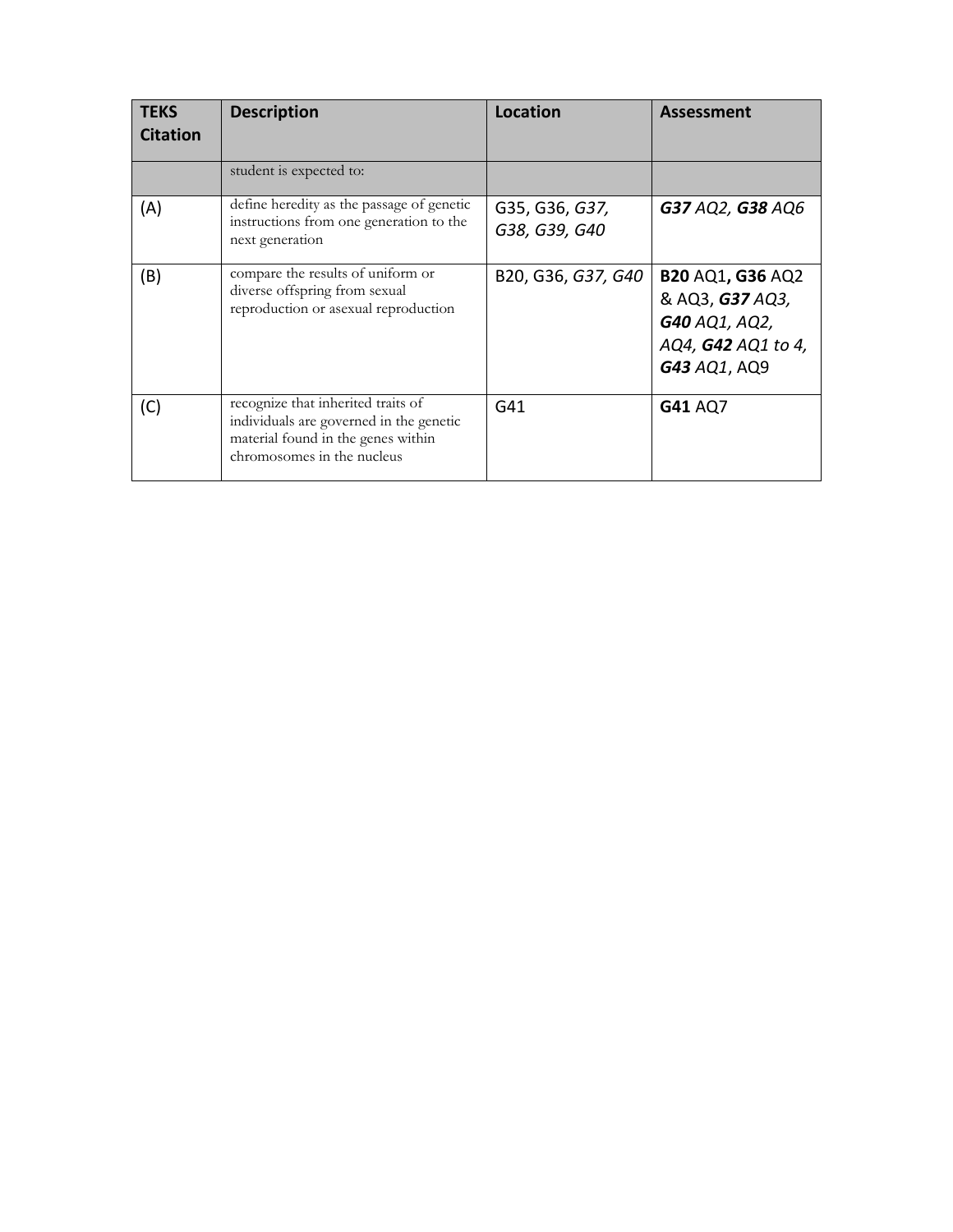## **Grade 8**

#### **(EC = Ecosystems, FM = Force & motion, CH = Chemistry, EW = The Earth & Weather, CS = Cycles & Seasons, UN = The Universe)**

| <b>TEKS</b><br><b>Citation</b> | <b>Description</b>                                                                                                                                                                                                                                                         | <b>Location</b>                                                                                                       | <b>Assessment</b>                                              |
|--------------------------------|----------------------------------------------------------------------------------------------------------------------------------------------------------------------------------------------------------------------------------------------------------------------------|-----------------------------------------------------------------------------------------------------------------------|----------------------------------------------------------------|
| 112.18(b)<br>(1)               | Scientific investigation and reasoning:<br>The student, for at least 40% of<br>instructional time, conducts laboratory<br>and field investigations following safety<br>procedures and environmentally<br>appropriate and ethical practices. The<br>student is expected to: |                                                                                                                       |                                                                |
| (A)                            | demonstrate safe practices during<br>laboratory and field investigations as<br>outlined in the Texas Safety Standards                                                                                                                                                      | EC2, CH36, CH37,<br>CH38, CH39, CH41,<br><b>CH42</b>                                                                  | Safety Quiz,<br>Science Laboratory<br>Observation<br>Checklist |
| (B)                            | practice appropriate use and<br>conservation of resources, including<br>disposal, reuse, or recycling of materials.                                                                                                                                                        | CH36, CH37, CH38,<br>CH39, CH41, CH42                                                                                 | Safety Quiz,<br>Science Laboratory<br>Observation<br>Checklist |
| (2)                            | Scientific investigation and reasoning:<br>The student uses scientific inquiry<br>methods during laboratory and field<br>investigations. The student is expected<br>to:                                                                                                    |                                                                                                                       |                                                                |
| (A)                            | plan and implement comparative and<br>descriptive investigations by making<br>observations, asking well-defined<br>questions, and using appropriate<br>equipment and technology                                                                                            | EC2, FM15, FM18,<br>FM27, CH41, EW52,<br>CS64, UN79, UN82                                                             | EW52 Proc.                                                     |
| (B)                            | design and implement comparative and<br>experimental investigations by making<br>observations, asking well-defined<br>questions, formulating testable<br>hypotheses, and using appropriate<br>equipment and technology                                                     | EC9, EW49                                                                                                             | EW49 Proc.                                                     |
| (C)                            | collect and record data using the<br>International System of Units (SI) and<br>qualitative means such as labeled<br>drawings, writing, and graphic<br>organizers                                                                                                           | EC7, EC9, EC10,<br>FM15, FM16,<br>FM17, FM18,<br>FM20, FM22,<br>FM23, FM27, CH31,<br>CH34, CH36, CH37,<br>CH38, EW45, | <b>FM21 AQ2 &amp; 3,</b><br><b>EW53 AQ2</b>                    |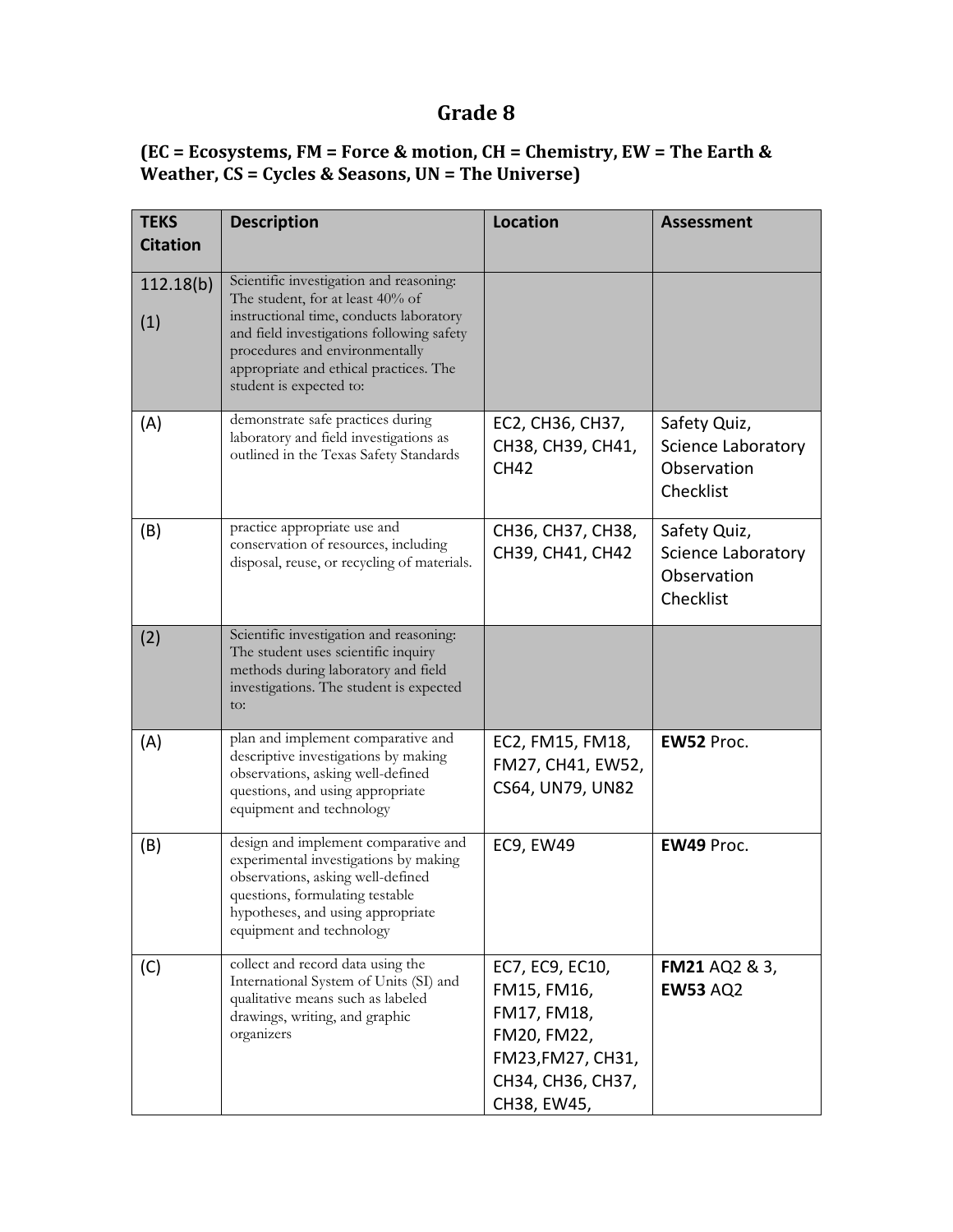| <b>TEKS</b><br><b>Citation</b> | <b>Description</b>                                                                                                                                                                                                                              | <b>Location</b>                                                                                                                                                                         | <b>Assessment</b>                                                                                                                                                                                                                                                                                                                                                                  |
|--------------------------------|-------------------------------------------------------------------------------------------------------------------------------------------------------------------------------------------------------------------------------------------------|-----------------------------------------------------------------------------------------------------------------------------------------------------------------------------------------|------------------------------------------------------------------------------------------------------------------------------------------------------------------------------------------------------------------------------------------------------------------------------------------------------------------------------------------------------------------------------------|
|                                |                                                                                                                                                                                                                                                 | EW47, EW48,<br>EW49, EW52,<br>EW53, EW54,<br>EW55, EW61, CS64,<br>CS68, UN79, UN82                                                                                                      |                                                                                                                                                                                                                                                                                                                                                                                    |
| (D)                            | construct tables and graphs, using<br>repeated trials and means, to organize<br>data and identify patterns                                                                                                                                      | EC2, EC7, EC8, EC9,<br>FM15, FM16,<br>FM17, FM18,<br>FM19, FM23,<br>FM24, FM27, CH30,<br>CH31, CH32, CH33,<br>CH34, CH36, CH37,<br>CH38, EW45,<br>EW46, EW49, CS64,<br>CS67, CS68, UN80 | <b>CH30 Proc., AQ3,</b><br>EC10 AQ1 & 4,<br><b>EW48 AQ1 &amp; 2,</b><br><b>EW53 AQ2</b>                                                                                                                                                                                                                                                                                            |
| (E)                            | analyze data to formulate reasonable<br>explanations, communicate valid<br>conclusions supported by the data, and<br>predict trends                                                                                                             | EC8, EC11, FM19,<br>FM22, FM28, CH30,<br>CH31, CH32, CH33,<br>CH37, EW45,<br>EW46, EW47, CS63,<br>CS67, CS68, CS69,<br>CS71, CS74, CS76,<br><b>UN81</b>                                 | <b>EC8 AQ3, FM15</b><br>AQ2, FM16 AQ1 &<br>5, FM17 AQ1,<br><b>FM18 AQ1, FM19</b><br>AQ1, FM23 AQ2,<br><b>FM27 AQ1 &amp; 2,</b><br><b>FM28 AQ2 TO 4,</b><br><b>CH30 AQ3, EW45</b><br>AQ2, EW48 AQ1 &<br>3, EW49 AQ2 & 4,<br><b>EW53 AQ2, EW55</b><br>AQ2, UN80 AQ3,<br>CS63 AQ1, CS64<br>AQ2 TO 5, CS67<br>AQ1 TO 4, CS68<br>AQ1 TO 7, CS71<br>AQ1 TO 3, 5, CS74<br><b>AQ1 TO 3</b> |
| (3)                            | Scientific investigation and reasoning:<br>The student uses critical thinking,<br>scientific reasoning, and problem<br>solving to make informed decisions and<br>knows the contributions of relevant<br>scientists. The student is expected to: |                                                                                                                                                                                         |                                                                                                                                                                                                                                                                                                                                                                                    |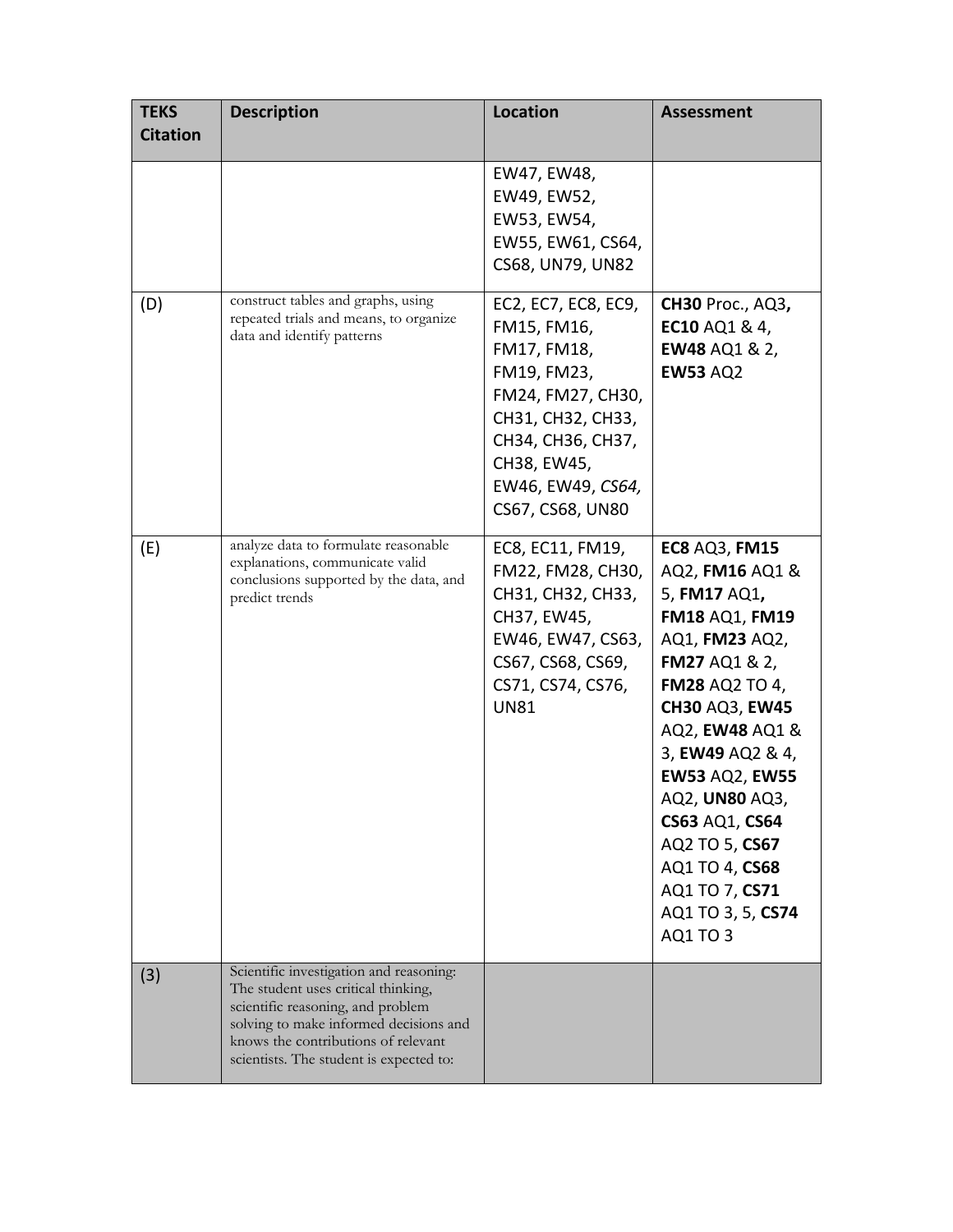| <b>TEKS</b>     | <b>Description</b>                                                                                                                                                                                                                                                                                                                                                                               | <b>Location</b>                                                                                                                                                                                                                                            | <b>Assessment</b>                                                                 |
|-----------------|--------------------------------------------------------------------------------------------------------------------------------------------------------------------------------------------------------------------------------------------------------------------------------------------------------------------------------------------------------------------------------------------------|------------------------------------------------------------------------------------------------------------------------------------------------------------------------------------------------------------------------------------------------------------|-----------------------------------------------------------------------------------|
| <b>Citation</b> |                                                                                                                                                                                                                                                                                                                                                                                                  |                                                                                                                                                                                                                                                            |                                                                                   |
| (A)             | in all fields of science, analyze, evaluate,<br>and critique scientific explanations by<br>using empirical evidence, logical<br>reasoning, and experimental and<br>observational testing, including<br>examining all sides of scientific evidence<br>of those scientific explanations, so as to<br>encourage critical thinking by the<br>student                                                 | FM29, CH42, EW57,<br>EW58, CS65, UN77,<br>UN78, UN82, UN83,<br><b>UN85</b>                                                                                                                                                                                 | <b>FM29 AQ2, EW57</b><br>AQ1, UN77 AQ2 &<br>3                                     |
| (B)             | use models to represent aspects of the<br>natural world such as an atom, a<br>molecule, space, or a geologic feature                                                                                                                                                                                                                                                                             | EC10, EC12, FM23,<br>FM26, CH33, CH34,<br>CH40, EW60,<br>EW61, EW62, CS68,<br>CS72, CS73                                                                                                                                                                   | EC10 AQ 3; EC 12<br>AQ5                                                           |
| (C)             | identify advantages and limitations of<br>models such as size, scale, properties,<br>and materials                                                                                                                                                                                                                                                                                               | EC12, FM23, FM26                                                                                                                                                                                                                                           | <b>EC12 AQ5, FM23</b><br>AQ1, FM26 AQ1,<br><b>CH33 AQ6, CH34</b><br>AQ7, CS73 AQ4 |
| (D)             | relate the impact of research on<br>scientific thought and society, including<br>the history of science and contributions<br>of scientists as related to the content                                                                                                                                                                                                                             | FM21, FM25, CH32,<br>EW44, EW50,<br>EW57, EW58, CS66,<br><b>UN83, UN84</b>                                                                                                                                                                                 | <b>CH32 AQ6, EW57</b><br>AQ2, EW58 AQ3,<br><b>UN84 AQ5</b>                        |
| (4)             | Science investigation and reasoning:<br>The student knows how to use a variety<br>of tools and safety equipment to<br>conduct science inquiry. The student is<br>expected to:                                                                                                                                                                                                                    |                                                                                                                                                                                                                                                            |                                                                                   |
| (A)             | use appropriate tools to collect, record,<br>and analyze information, including lab<br>journals/notebooks, beakers, meter<br>sticks, graduated cylinders,<br>anemometers, psychrometers, hot plates,<br>test tubes, spring scales, balances,<br>microscopes, thermometers, calculators,<br>computers, spectroscopes, timing<br>devices, and other equipment as needed<br>to teach the curriculum | EC2, EC5, EC7, EC9,<br>EC12, FM14, FM15,<br>FM17, FM18,<br>FM21, FM23,<br>FM24, CH30, CH31,<br>CH32, CH33, CH34,<br>CH36, CH37, CH38,<br>CH39, CH41, CH42,<br>EW43, EW45,<br>EW46, EW47,<br>EW48, EW49,<br>EW52, EW53,<br>EW54, EW55,<br>EW59, EW61, CS64, | Science Laboratory<br>Skills Quiz                                                 |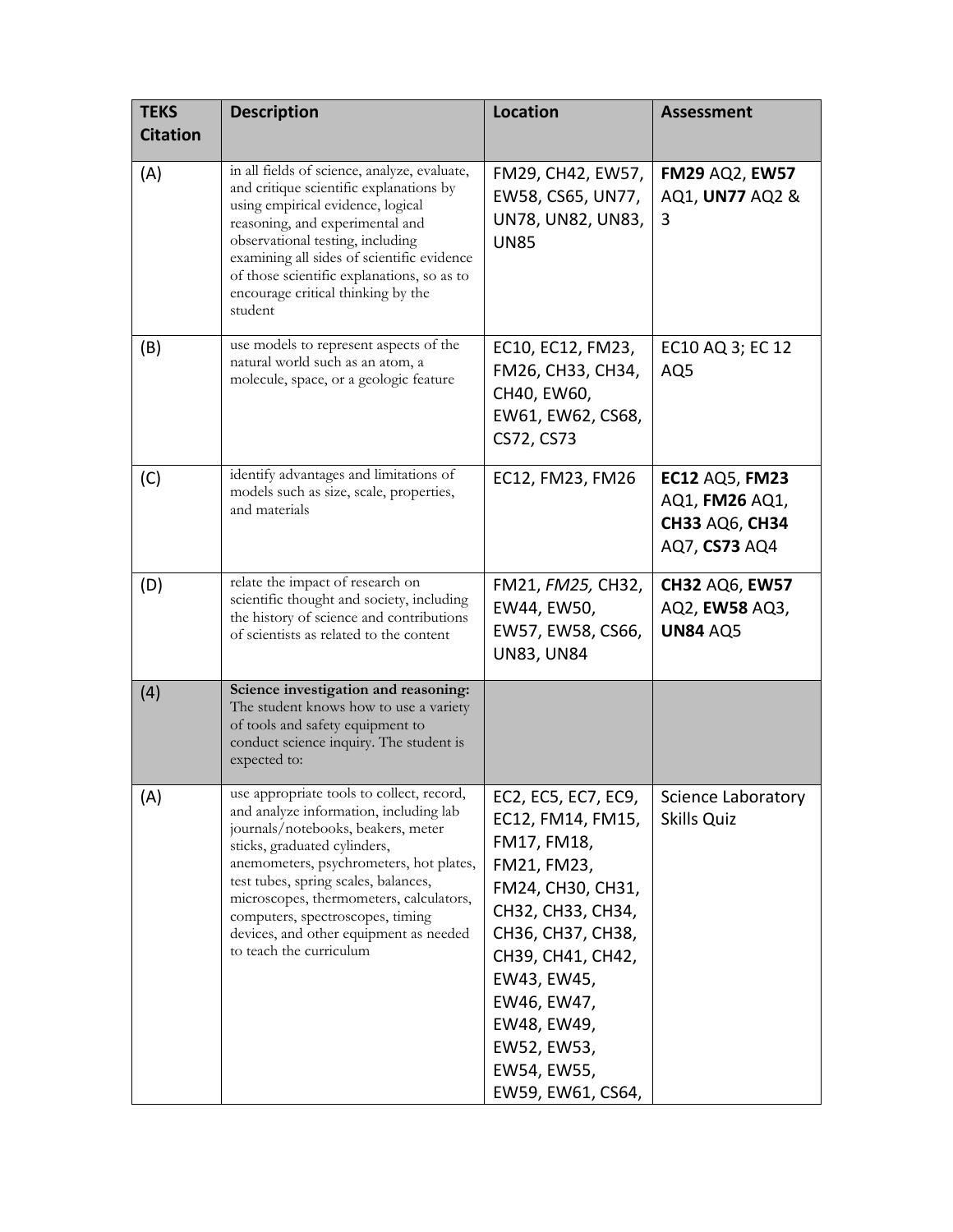| <b>TEKS</b><br><b>Citation</b> | <b>Description</b>                                                                                                                                                                                                              | <b>Location</b>                                            | <b>Assessment</b>                                                     |
|--------------------------------|---------------------------------------------------------------------------------------------------------------------------------------------------------------------------------------------------------------------------------|------------------------------------------------------------|-----------------------------------------------------------------------|
|                                |                                                                                                                                                                                                                                 | CS67, CS68, CS69,<br>CS71, CS72, CS73,<br>CS74, CS76, UN79 |                                                                       |
| (B)                            | use preventative safety equipment,<br>including chemical splash goggles,<br>aprons, and gloves, and be prepared to<br>use emergency safety equipment,<br>including an eye/face wash, a fire<br>blanket, and a fire extinguisher | EC7, CH36, CH37,<br>CH38, CH39, CH41,<br><b>CH42</b>       | Safety Quiz,<br><b>Science Laboratory</b><br>Observation<br>Checklist |
| (5)                            | Matter and energy. The student knows<br>that matter is composed of atoms and<br>has chemical and physical properties.<br>The student is expected to:                                                                            |                                                            |                                                                       |
| (A)                            | describe the structure of atoms,<br>including the masses, electrical charges,<br>and locations, of protons and neutrons<br>in the nucleus and electrons in the<br>electron cloud                                                | CH32, CH33                                                 | <b>CH33 AQ5</b>                                                       |
| (B)                            | identify that protons determine an<br>element's identity and valence electrons<br>determine its chemical properties,<br>including reactivity                                                                                    | CH32, CH33, CH35                                           | <b>CH32 AQ2 to 5,</b><br>CH33 AQ2 & 4                                 |
| (C)                            | interpret the arrangement of the<br>Periodic Table, including groups and<br>periods, to explain how properties are<br>used to classify elements                                                                                 | CH31, CH32, CH33                                           | <b>CH33 AQ1</b>                                                       |
| (D)                            | recognize that chemical formulas are<br>used to identify substances and<br>determine the number of atoms of each<br>element in chemical formulas containing<br>subscripts                                                       | CH34, CH35, CH40                                           | <b>CH35 AQ1, 6b</b>                                                   |
| (E)                            | investigate how evidence of chemical<br>reactions indicate that new substances<br>with different properties are formed                                                                                                          | CH36, CH37, CH38,<br>CH39, CH41, CH42                      | <b>CH36 AQ1</b>                                                       |
| (F)                            | recognize whether a chemical equation<br>containing coefficients is balanced or<br>not and how that relates to the law of<br>conservation of mass                                                                               | CH39, CH40                                                 | <b>CH39 AQ2, CH40</b><br>AQ1 to 3, CH41<br>AQ4, CH42 AQ2              |
| (6)                            | Force, motion, and energy. The<br>student knows that there is a<br>relationship between force, motion, and<br>energy. The student is expected to:                                                                               |                                                            |                                                                       |
| (A)                            | demonstrate and calculate how<br>unbalanced forces change the speed or                                                                                                                                                          | FM21, FM22, FM23                                           | <b>FM22 AQ2 &amp; 6</b>                                               |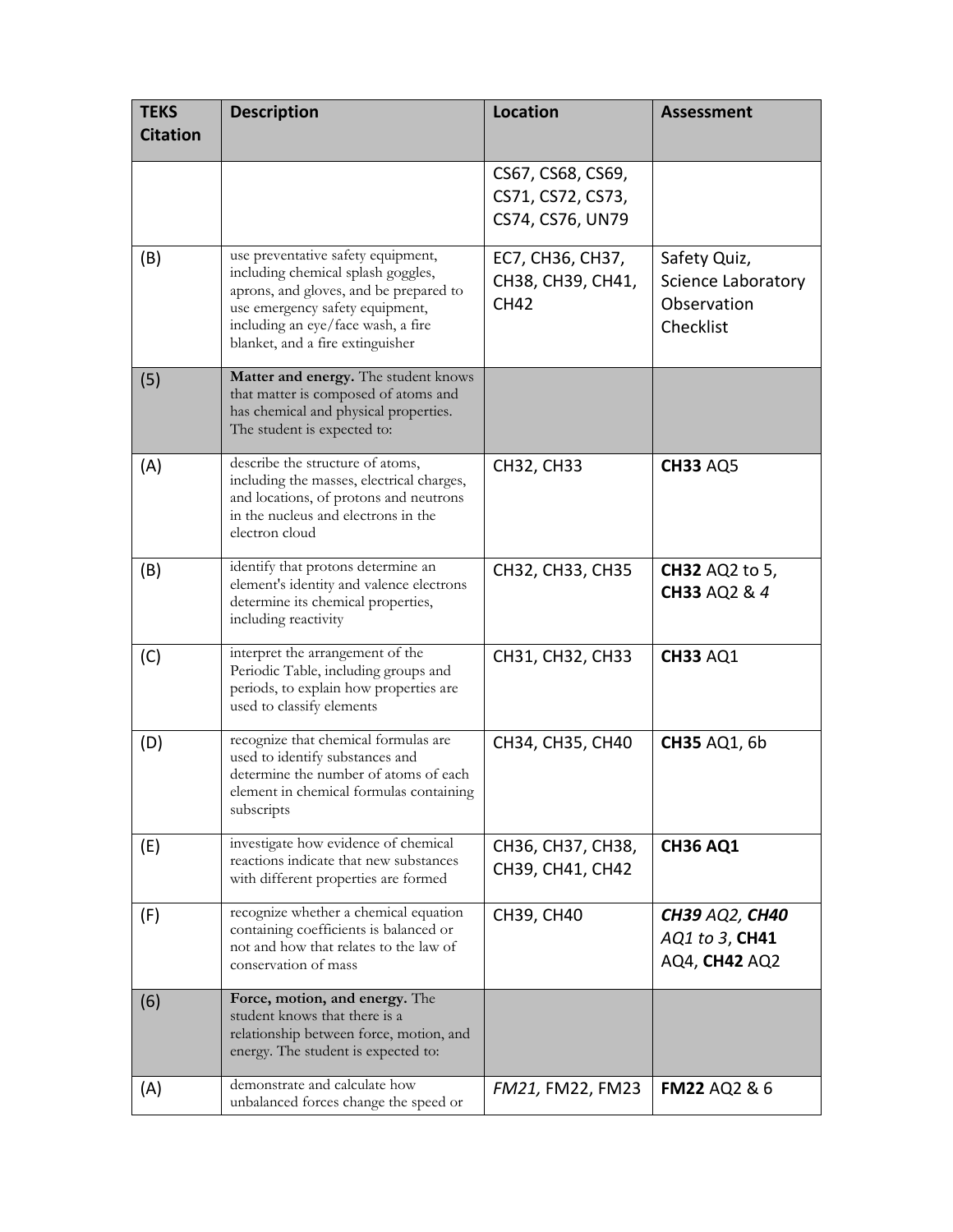| <b>TEKS</b><br><b>Citation</b> | <b>Description</b>                                                                                                                                                                                                                                                  | <b>Location</b>                                            | <b>Assessment</b>                                                                                                                                           |
|--------------------------------|---------------------------------------------------------------------------------------------------------------------------------------------------------------------------------------------------------------------------------------------------------------------|------------------------------------------------------------|-------------------------------------------------------------------------------------------------------------------------------------------------------------|
|                                | direction of an object's motion                                                                                                                                                                                                                                     |                                                            |                                                                                                                                                             |
| (B)                            | differentiate between speed, velocity,<br>and acceleration                                                                                                                                                                                                          | FM15, FM16                                                 | <b>FM16 AQ6 &amp; 7</b>                                                                                                                                     |
| (C)                            | investigate and describe applications of<br>Newton's law of inertia, law of force and<br>acceleration, and law of action-reaction<br>such as in vehicle restraints, sports<br>activities, amusement park rides, Earth's<br>tectonic activities, and rocket launches | FM17, FM18,<br>FM19, FM20,<br>FM21, FM25, FM29             | <b>FM18 AQ4, FM19</b><br>AQ3 & 4, FM20<br>AQ3 & 4, FM21<br>AQ1 TO 4, 6, FM25<br>AQ1 & 2, FM29<br>AQ1                                                        |
| (7)                            | Earth and space. The student knows<br>the effects resulting from cyclical<br>movements of the Sun, Earth, and<br>Moon. The student is expected to:                                                                                                                  |                                                            |                                                                                                                                                             |
| (A)                            | model and illustrate how the tilted Earth<br>rotates on its axis, causing day and night,<br>and revolves around the Sun causing<br>changes in seasons                                                                                                               | CS64, CS65, CS66,<br>CS67, CS68, CS69,<br>CS70, CS75, CS76 | <b>CS64 AQ1 TO 7,</b><br>CS65 AQ1 & 3,<br><b>CS66 AQ2 CS67</b><br>AQ4 TO 7, CS68<br>AQ1 TO 7, CS69<br>AQ1 TO 6, CS70<br>AQ1 TO 3, CS75<br>AQ3 & 4, CS76 AQ1 |
| (B)                            | demonstrate and predict the sequence of<br>events in the lunar cycle                                                                                                                                                                                                | CS71, CS72, CS73                                           | <b>CS71 AQ1 TO 5,</b><br>CS72 AQ1 TO 5,<br>CS73 AQ1 TO 3, 5                                                                                                 |
| (C)                            | relate the position of the Moon and Sun<br>to their effect on ocean tide                                                                                                                                                                                            | <b>CS74</b>                                                | CS74 AQ2 & 3                                                                                                                                                |
| (8)                            | Earth and space. The student knows<br>characteristics of the universe. The<br>student is expected to:                                                                                                                                                               |                                                            |                                                                                                                                                             |
| (A)                            | describe components of the universe,<br>including stars, nebulae, and galaxies,<br>and use models such as the<br>Hertzsprung-Russell diagram for<br>classification                                                                                                  | UN77, UN78, UN80,<br>UN81                                  | <b>UN78 AQ2, UN80</b><br>AQ1 to 4                                                                                                                           |
| (B)                            | recognize that the Sun is a medium-<br>sized star near the edge of a disc-shaped<br>galaxy of stars and that the Sun is many<br>thousands of times closer to Earth than<br>any other star                                                                           | UN77, UN78, UN81                                           | <b>UN78 AQ2</b>                                                                                                                                             |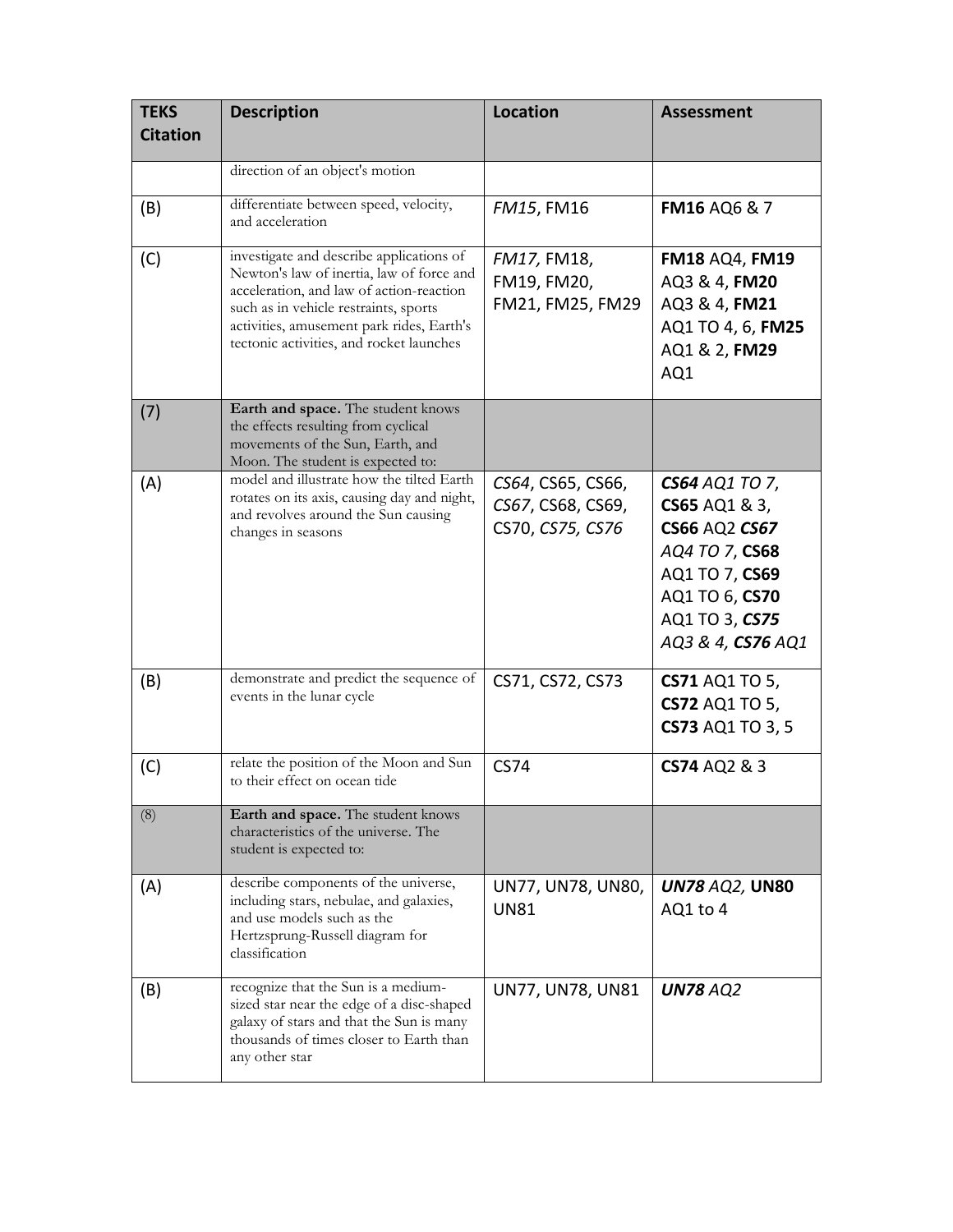| <b>TEKS</b><br><b>Citation</b> | <b>Description</b>                                                                                                                                                                                       | <b>Location</b>                           | <b>Assessment</b>                             |
|--------------------------------|----------------------------------------------------------------------------------------------------------------------------------------------------------------------------------------------------------|-------------------------------------------|-----------------------------------------------|
| (C)                            | explore how different wavelengths of<br>the electromagnetic spectrum such as<br>light and radio waves are used to gain<br>information about distances and<br>properties of components in the<br>universe | UN79, UN82, UN83,<br><b>UN84</b>          | <b>UN79 AQ2 &amp; 3,</b><br><b>UN84 AQ5</b>   |
| (D)                            | model and describe how light years are<br>used to measure distances and sizes in<br>the universe                                                                                                         | UN77, UN78, UN83,<br><b>UN84</b>          | <b>UN77 AQ1, UN83</b><br>AQ1                  |
| (E)                            | research how scientific data are used as<br>evidence to develop scientific theories to<br>describe the origin of the universe                                                                            | UN81, UN83, UN84,<br><b>UN85</b>          | <b>UN83 AQ4, UN84</b><br>AQ5                  |
| (9)                            | Earth and space. The student knows<br>that natural events can impact Earth<br>systems. The student is expected to:                                                                                       |                                           |                                               |
| (A)                            | describe the historical development of<br>evidence that supports plate tectonic<br>theory                                                                                                                | <b>EW57, EW58</b>                         | <b>EW57 AQ1 TO 3,</b><br><b>EW58 AQ3</b>      |
| (B)                            | relate plate tectonics to the formation of<br>crustal features                                                                                                                                           | <b>EW56</b>                               | <b>EW56 AQ1 &amp; 3</b>                       |
| (C)                            | interpret topographic maps and satellite<br>views to identify land and erosional<br>features and predict how these features<br>may be reshaped by weathering                                             | EW55, EW59,<br>EW60, EW61,<br><b>EW62</b> | <b>EW60 AQ1 TO 4,</b><br><b>EW61 AQ1 TO 4</b> |
| (10)                           | Earth and space. The student knows<br>that climatic interactions exist among<br>Earth, ocean, and weather systems. The<br>student is expected to:                                                        |                                           |                                               |
| (A)                            | recognize that the Sun provides the<br>energy that drives convection within the<br>atmosphere and oceans, producing<br>winds and ocean currents                                                          | EW47, EW48,<br>EW49, EW50,<br><b>EW51</b> | <b>EW50 AQ3</b>                               |
| (B)                            | identify how global patterns of<br>atmospheric movement influence local<br>weather using weather maps that show<br>high and low pressures and fronts                                                     | EW53, EW54                                | <b>EW54 AQ1 &amp; 2</b>                       |
| (C)                            | identify the role of the oceans in the<br>formation of weather systems such as<br>hurricanes                                                                                                             | EW43, EW49,<br>EW50, EW51                 | <b>EW49 AQ2, EW52</b><br>AQ <sub>2</sub>      |
| (11)                           | Organisms and environments. The<br>student knows that interdependence<br>occurs among living systems and the<br>environment and that human activities<br>can affect these systems. The student is        |                                           |                                               |